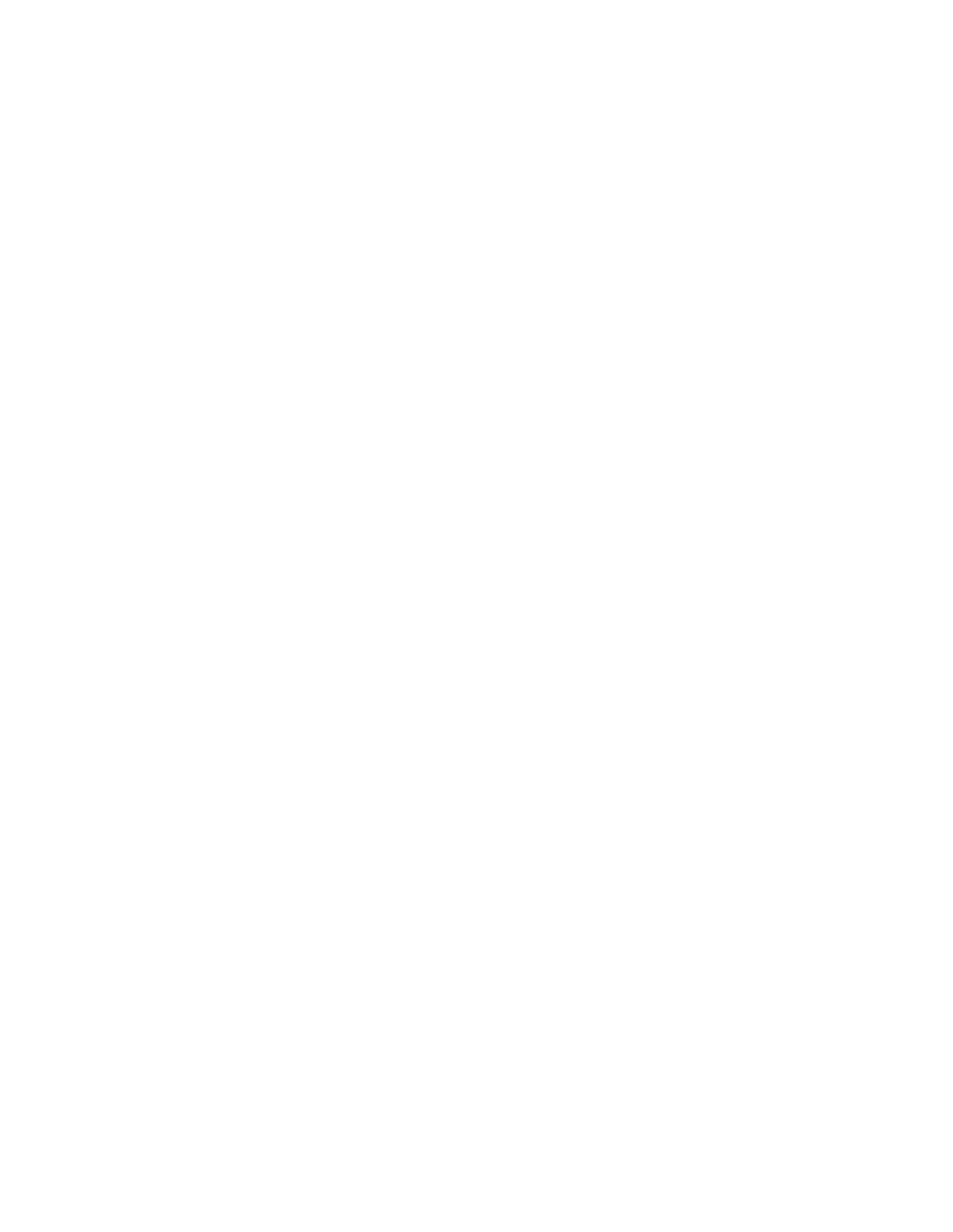# **GENERAL INFORMATION ABOUT THE FUND**

## **Commencement Date**

United Cash Fund ("Fund") was launched on 21 October 2010 and the initial offer period was 21 days, up to 10 November 2010. The Fund commenced investment on 11 November 2010.

## **Fund Category and Type**

Fund Category - Money Market Fund

Fund Type **-** Income Fund

## **Investment Objective and Strategy**

## Objective of the Fund

This Fund aims to provide investors with capital preservation, liquidity and reasonable returns by investing its assets in Malaysian Ringgit deposits with a remaining maturity of not more than 366 days with United Overseas Bank (Malaysia) Bhd ("UOBM").

## Strategy

The Fund will invest in a portfolio of Malaysian Ringgit deposits with a remaining maturity of not more than 366 days with UOBM.

A portfolio of money market deposits and fixed deposits with different maturity profiles will be constructed to meet the Fund's liquidity requirement while maximizing portfolio returns. The Fund Manager (i.e. UOB Asset Management (Malaysia) Berhad) will place short dated deposits with UOBM for liquidity management purposes while extending the tenor of the Fund's investment in bank deposits for better yield pick-up.

However, in the event that the Fund Manager is not able to place the Fund's assets with UOBM immediately, such assets may be held in cash account(s) with licensed financial institution(s) until a placement can be made.

## Asset Allocation

100% of the Fund's Net Asset Value ("NAV") in Malaysian Ringgit deposits with a remaining maturity of not more than 366 days with UOBM.

## Performance Benchmark

Malayan Banking Berhad – Basic Savings Account Rate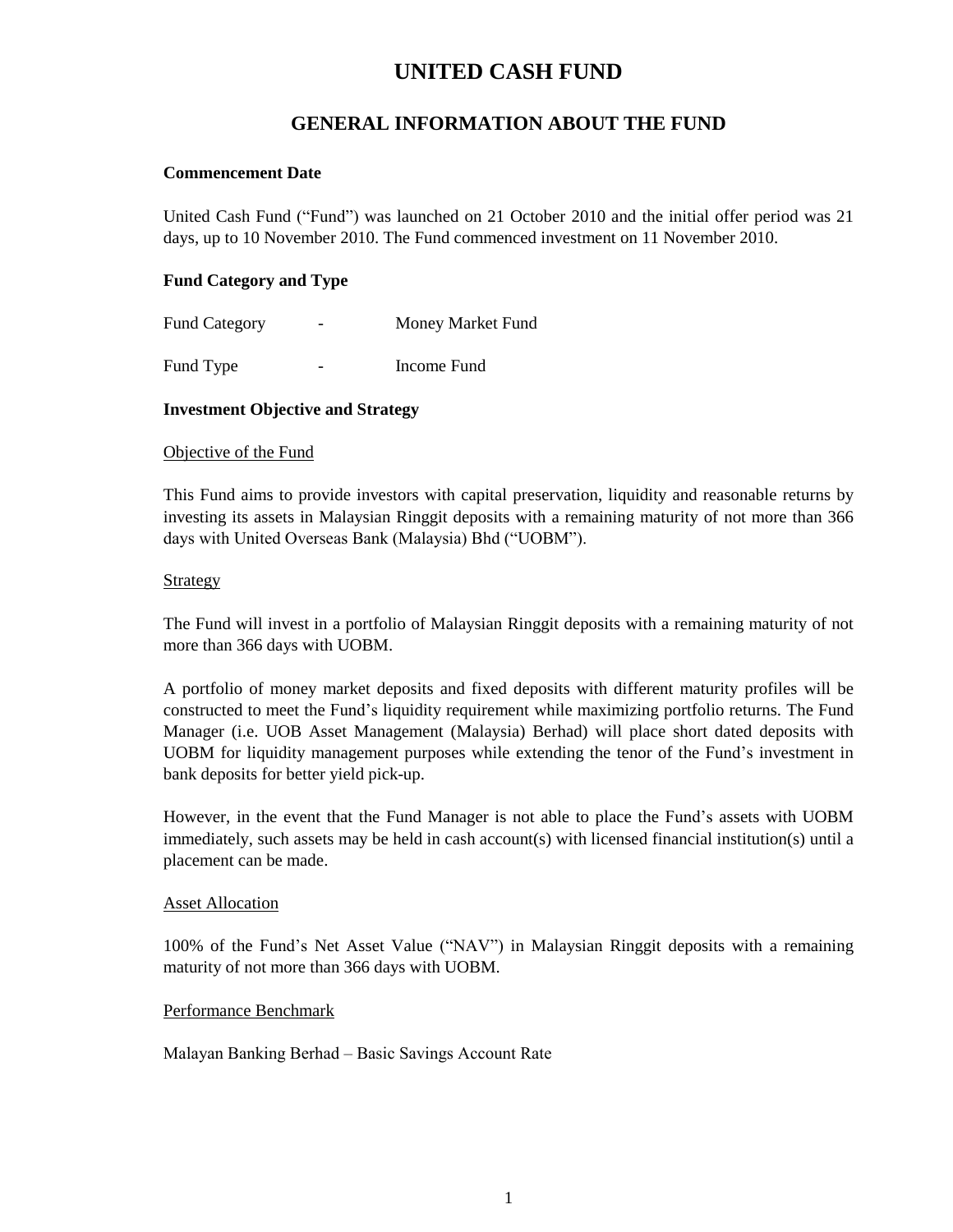## Permitted Investments and Restrictions

Malaysian Ringgit deposits with a remaining maturity period of not more than 366 days with UOBM.

## Fund Distribution Policy

Distribution, if any, will be made monthly on best effort basis. However, the Fund Manager may make distributions at such other frequency at its sole discretion.

## Distribution Mode

Distribution will be automatically reinvested into the unit holder(s)' accounts in the form of units.

Such reinvestment will be made on the first business day immediately following the distribution date. The number of units will be computed based on the NAV per unit on the distribution date.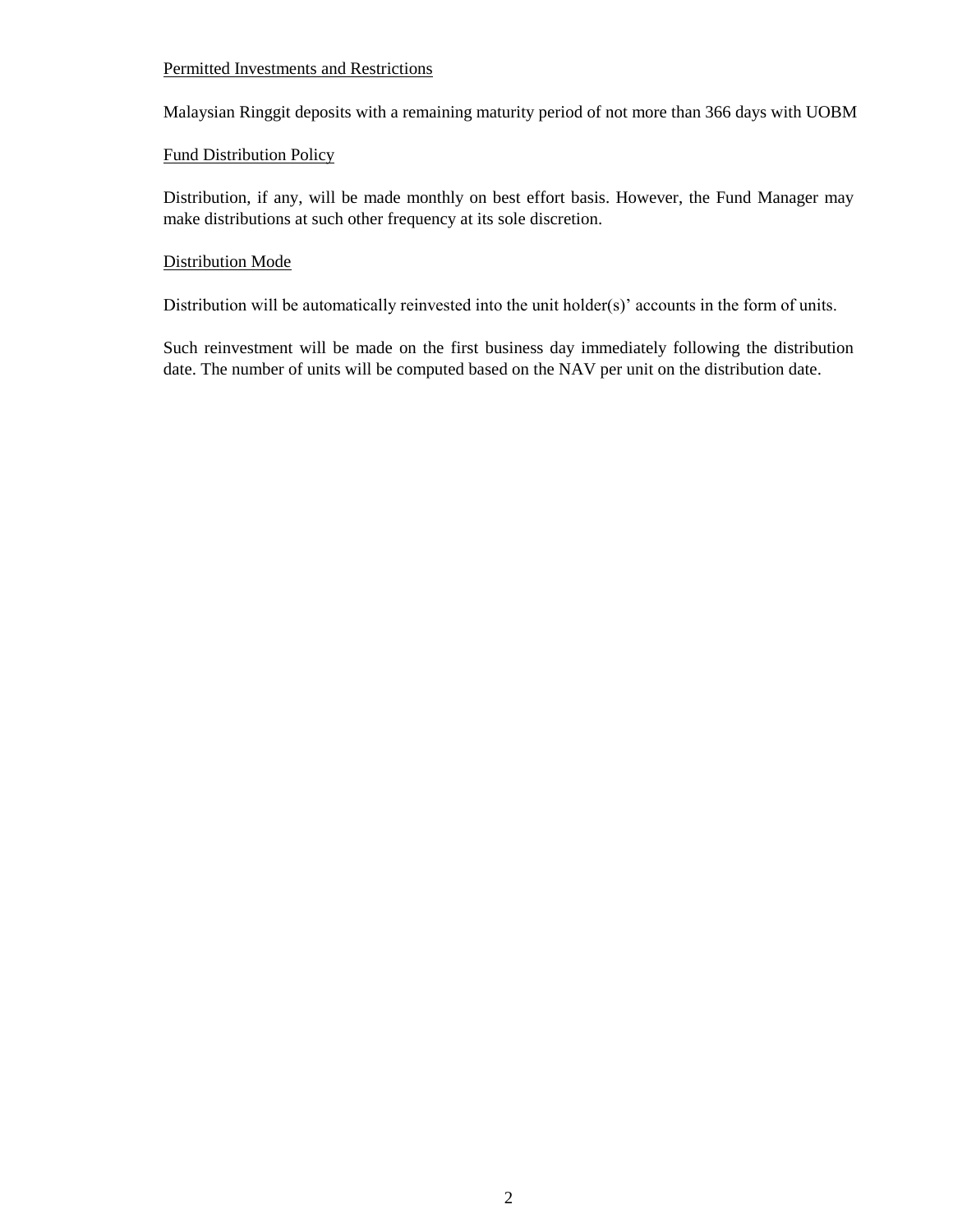## **MANAGER'S REPORT – UNITED CASH FUND TERMINATION REPORT (1 JUNE 2019 – 30 APRIL 2020 (DATE OF TERMINATION))**

### **MARKET REVIEW**

None as the Fund has been liquidated.

## **FUND PERFORMANCE REVIEW**

None as there is no investment in the Fund due to full redemption made by the unit holders of the Fund.

### **FINANCIAL REVIEW**

For the quarter under review, the Fund reported a total investment income of RM0.15 million comprising interest income. After taking into consideration the Fund's expenses, the Fund achieved a net income of RM0.08 million.

### **PORTFOLIO STRUCTURE**

As at 30 April 2020, there was no investment in the Fund as the Fund has been wound up.

## **FUND SIZE**

As at 30 April 2020, there was no units in circulation for the Fund.

## **CIRCUMSTANCE(S) THAT MATERIALLY AFFECT INTEREST OF UNIT HOLDERS**

None as the Fund was wound up in accordance with the relevant laws, guidelines and provisions of the Deed.

#### **WINDING UP OF THE FUND**

The small fund size has caused it to be inefficient to manage and hence, we are of the view that it would not be in the best interest of the unitholders to stay invested. As such, we have decided to terminate the Fund.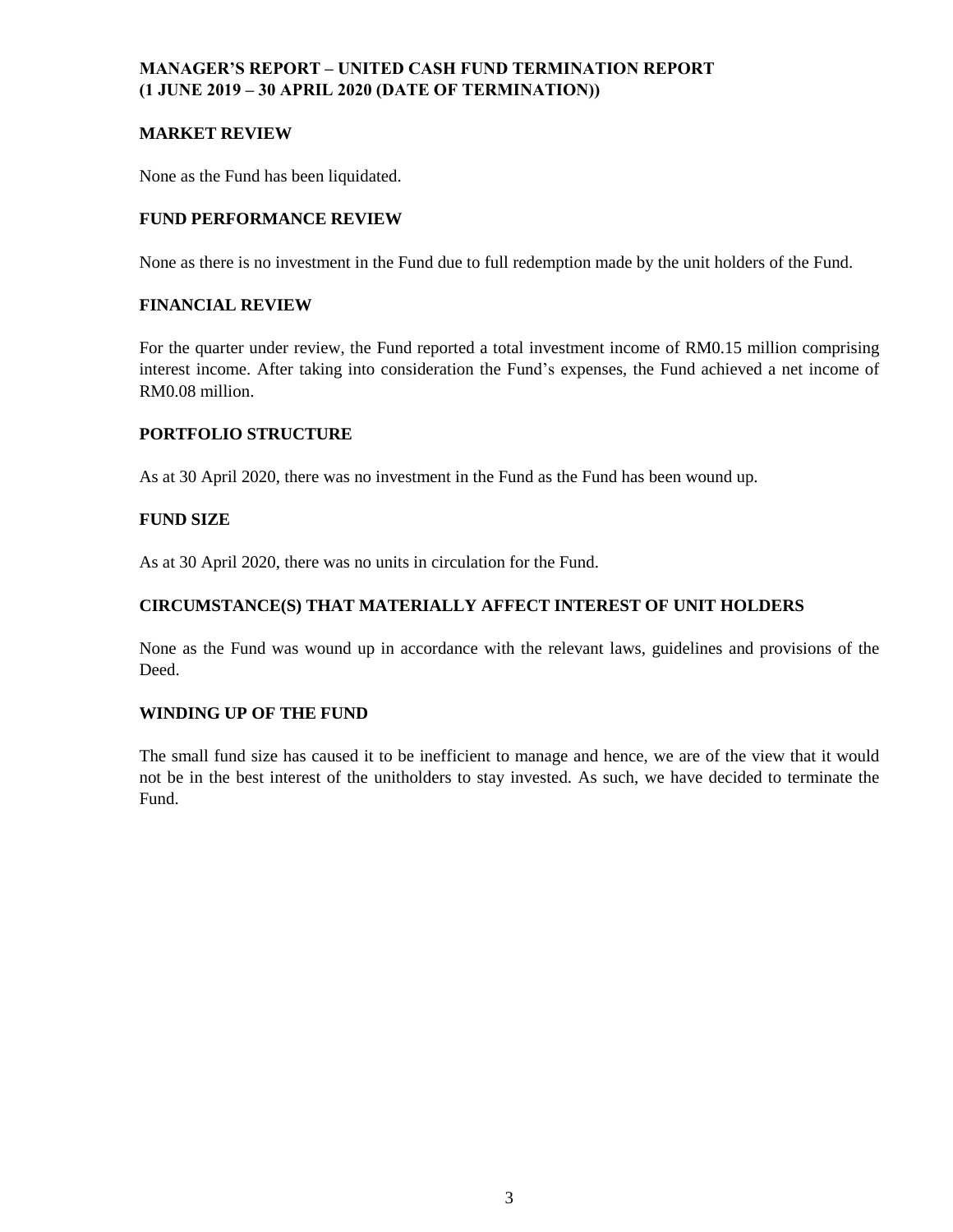# **REPORTS AND FINANCIAL STATEMENTS**

## **FOR THE FINANCIAL PERIOD FROM 1 JUNE 2019 TO 30 APRIL 2020 (DATE OF TERMINATION)**

| <b>CONTENTS</b>                                | <b>PAGE</b> |
|------------------------------------------------|-------------|
| Trustee's Report                               | 5           |
| <b>Statement by Manager</b>                    | 6           |
| Independent Auditors' Report                   | 7           |
| <b>Statement of Financial Position</b>         | 11          |
| <b>Statement of Comprehensive Income</b>       | 12          |
| <b>Statement of Changes in Net Asset Value</b> | 13          |
| <b>Statement of Cash Flows</b>                 | 14          |
| Notes to the Financial Statements              | 15          |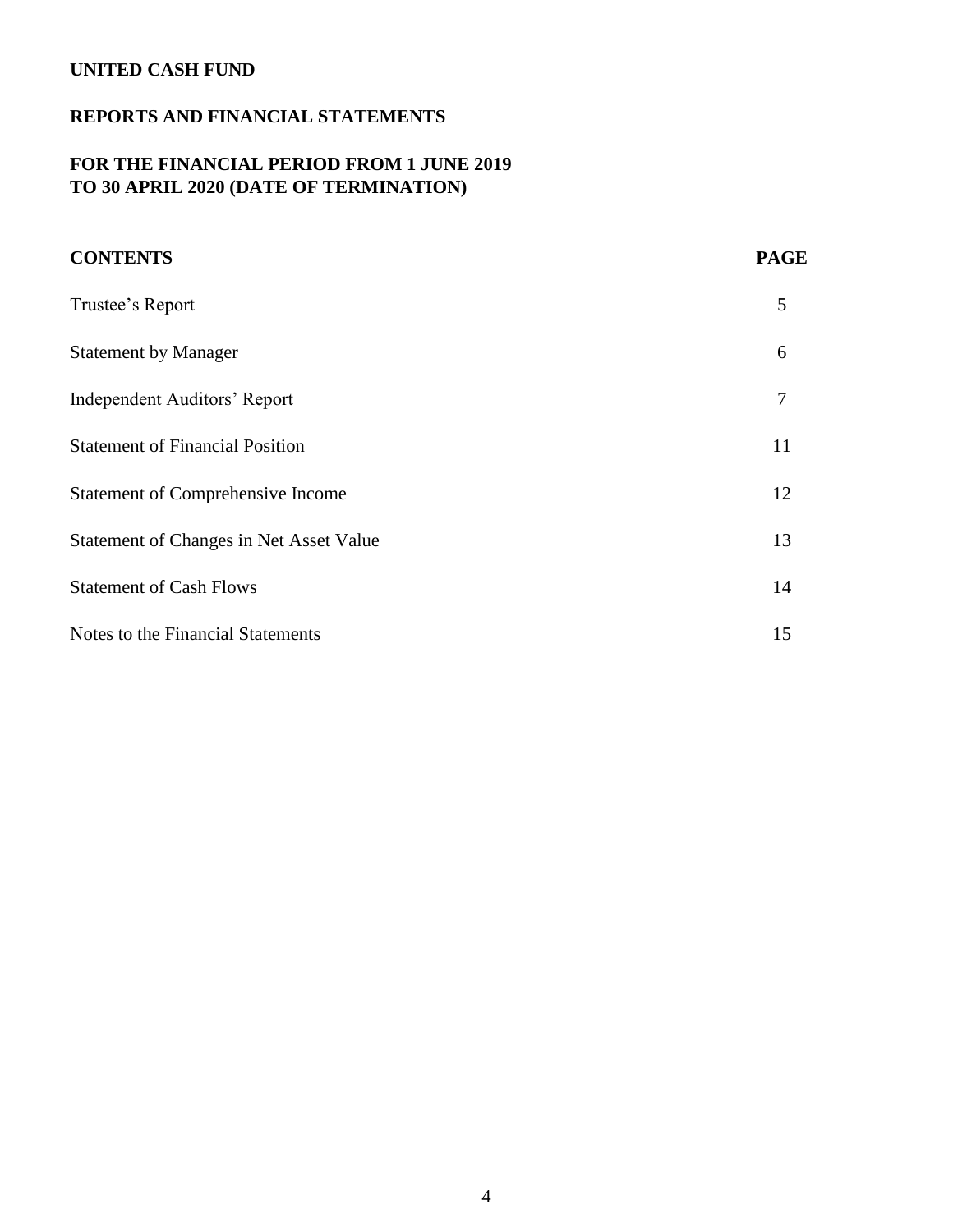#### **TRUSTEE'S REPORT**

## **TO THE UNIT HOLDERS OF UNITED CASH FUND**

We have acted as Trustee for United Cash Fund (the "Fund") for the financial period from 1 June 2019 to 30 April 2020 (date of termination). To the best of our knowledge, for the financial period under review, UOB Asset Management (Malaysia) Berhad (the "Manager") has operated and managed the Fund in accordance with the following:

- (a) limitations imposed on the investment powers of the Manager under the Deed(s), the Securities Commission's Guidelines on Unlisted Capital Market Products under The Lodge and Launch Framework, the Capital Markets and Services Act 2007 and other applicable laws;
- (b) valuation and pricing for the Fund is carried out in accordance with the Deed(s) of the Fund and any regulatory requirements; and
- (c) creation and cancellation of units for the Fund are carried out in accordance with the Deed(s) of the Fund and any regulatory requirements.

We are of the view that the distributions made during this financial period ended 30 April 2020 by the Manager are not inconsistent with the objective of the Fund.

For Deutsche Trustees Malaysia Berhad

Head, Trustee Operations **Chief Executive Officer** 

**Ng Hon Leong Richard Lim Hock Seng**

Kuala Lumpur, Malaysia 26 June 2020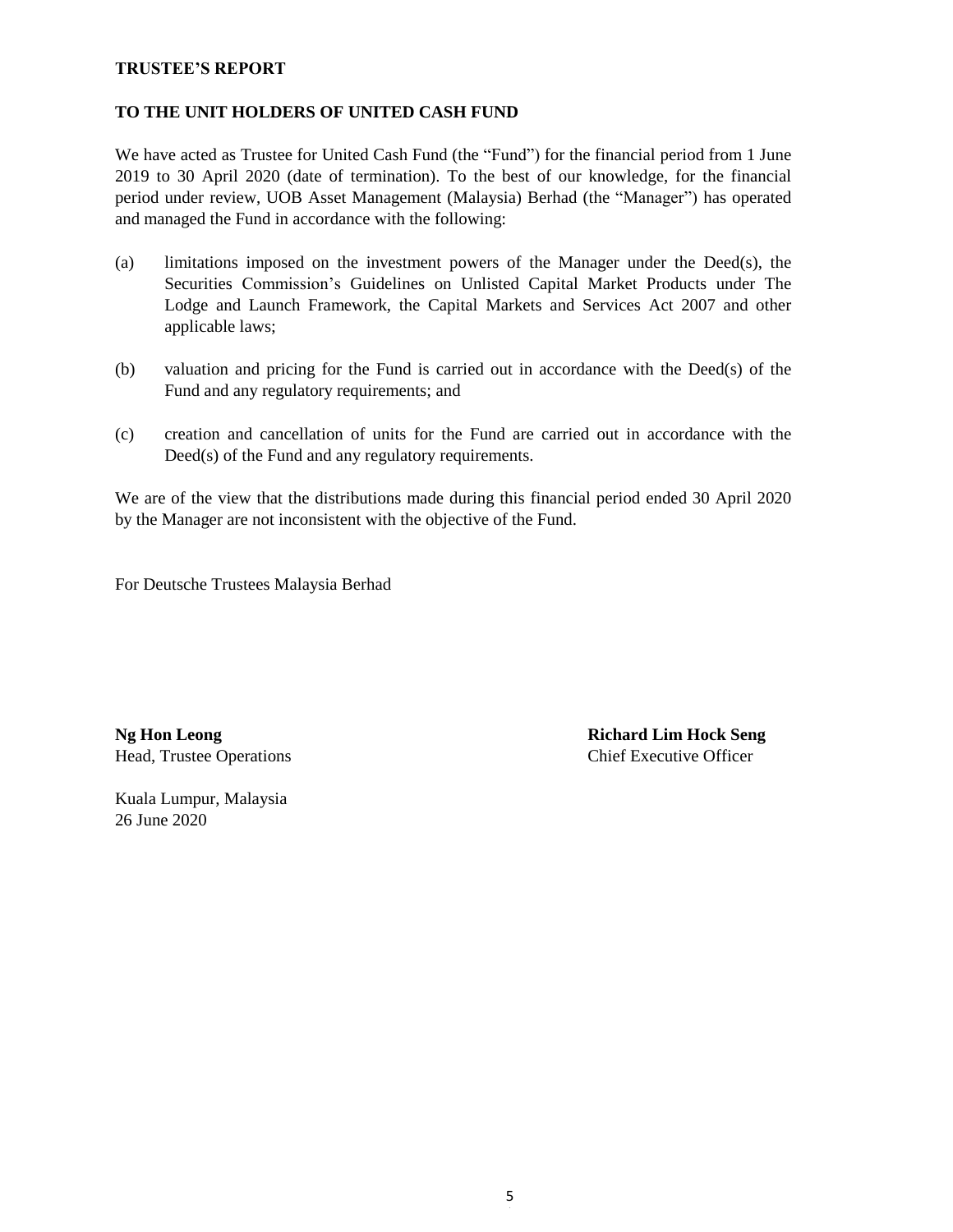## **STATEMENT BY MANAGER**

We, **Lim Suet Ling** and **Seow Lun Hoo**, being two of the Directors of UOB Asset Management (Malaysia) Berhad, do hereby state that, in the opinion of the Manager, the accompanying financial statements set out on pages 11 to 29 are drawn up in accordance with Malaysian Financial Reporting Standards and International Financial Reporting Standards so as to give a true and fair view of the financial position of **United Cash Fund** as at 30 April 2020 (date of termination) and of its financial performance, changes in net asset value and cash flows for the financial period from 1 June 2019 to 30 April 2020 (date of termination) and comply with requirements of the Deed(s).

For and on behalf of the Manager, **UOB Asset Management (Malaysia) Berhad**

**LIM SUET LING SEOW LUN HOO**

Executive Director/ Director Chief Executive Officer

Kuala Lumpur, Malaysia 26 June 2020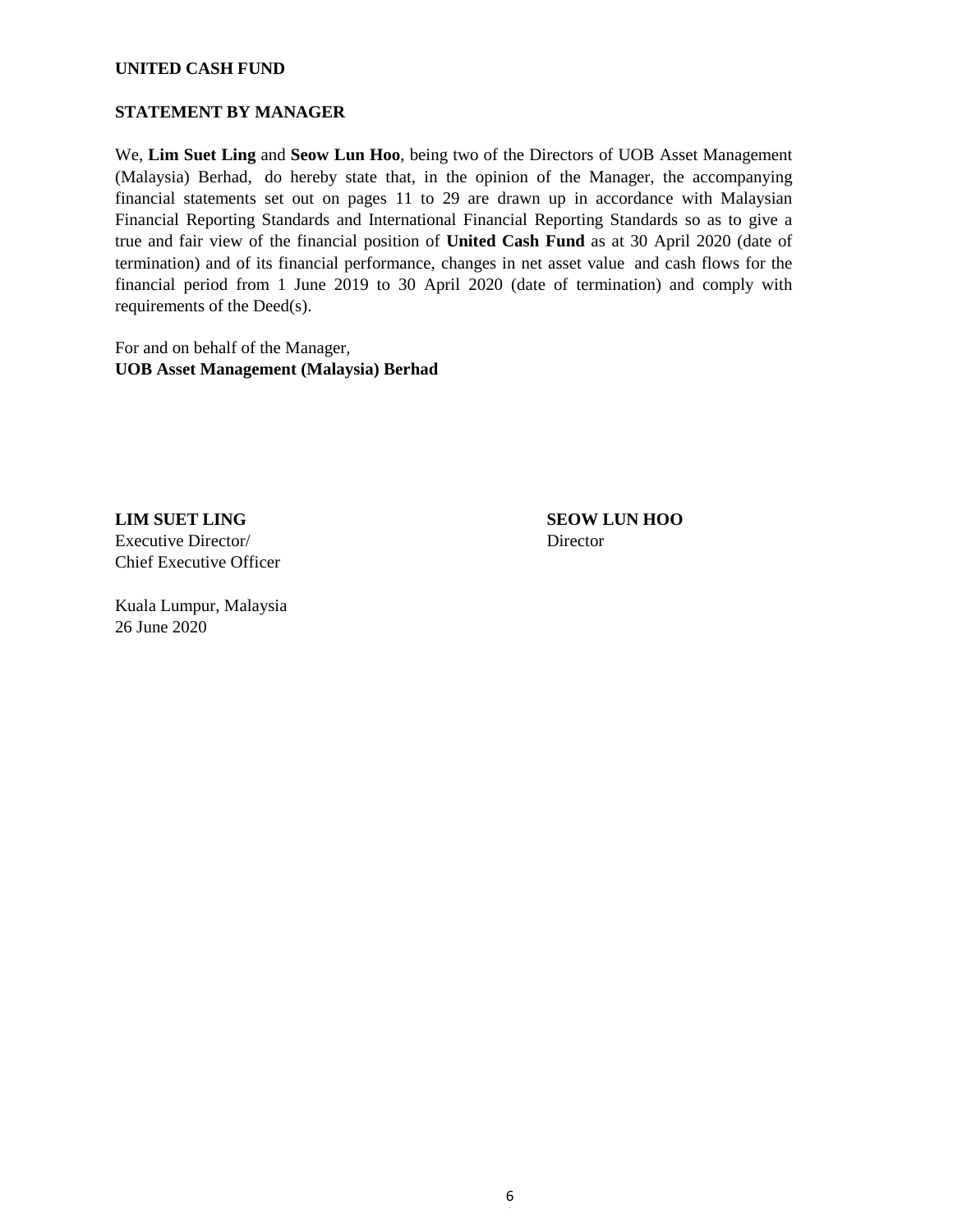## **Independent auditors' report to the unitholders of United Cash Fund**

#### **Report on the audit of the financial statements**

#### **Opinion**

We have audited the financial statements of United Cash Fund ("the Fund"), which comprise the statement of financial position as at 30 April 2020 (date of termination), and the statement of comprehensive income, statement of changes in net asset value and statement of cash flows of the Fund for the financial period from 1 June 2019 to 30 April 2020 (date of termination), and notes to the financial statements, including a summary of significant accounting policies, as set out on pages 11 to 29.

In our opinion, the accompanying financial statements which have been prepared on a basis other than that of a going concern, as described in Notes 1 and 2.1, give a true and fair view of the financial position of the Fund as at 30 April 2020 (date of termination) and of its financial performance and cash flows for the financial period from 1 June 2019 to 30 April 2020 (date of termination) in accordance with Malaysian Financial Reporting Standards ("MFRS") and International Financial Reporting Standards ("IFRS").

#### Basis for opinion

We conducted our audit in accordance with approved standards of auditing in Malaysia and International Standards on Auditing. Our responsibilities under those standards are further described in the Auditors' responsibilities for the audit of the financial statements section of our report. We believe that the audit evidence we have obtained is sufficient and appropriate to provide a basis for our opinion.

#### Independence and other ethical responsibilities

We are independent of the Fund in accordance with the By-Laws (on Professional Ethics, Conduct and Practice) of the Malaysian Institute of Accountants ("By-Laws") and the International Code of Ethics for Professional Accountants (including International Independence Standards) ("IESBA Code"), and we have fulfilled our other ethical responsibilities in accordance with the By-Laws and the IESBA Code.

#### Information other than the financial statements and auditors' report thereon

The Manager is responsible for the other information. The other information comprises the information included in the termination report of the Fund, but does not include the financial statements of the Fund and our auditors' report thereon. The termination report is expected to be made available to us after the date of this auditors' report.

Our opinion on the financial statements of the Fund does not cover the other information and we do not express any form of assurance conclusion thereon.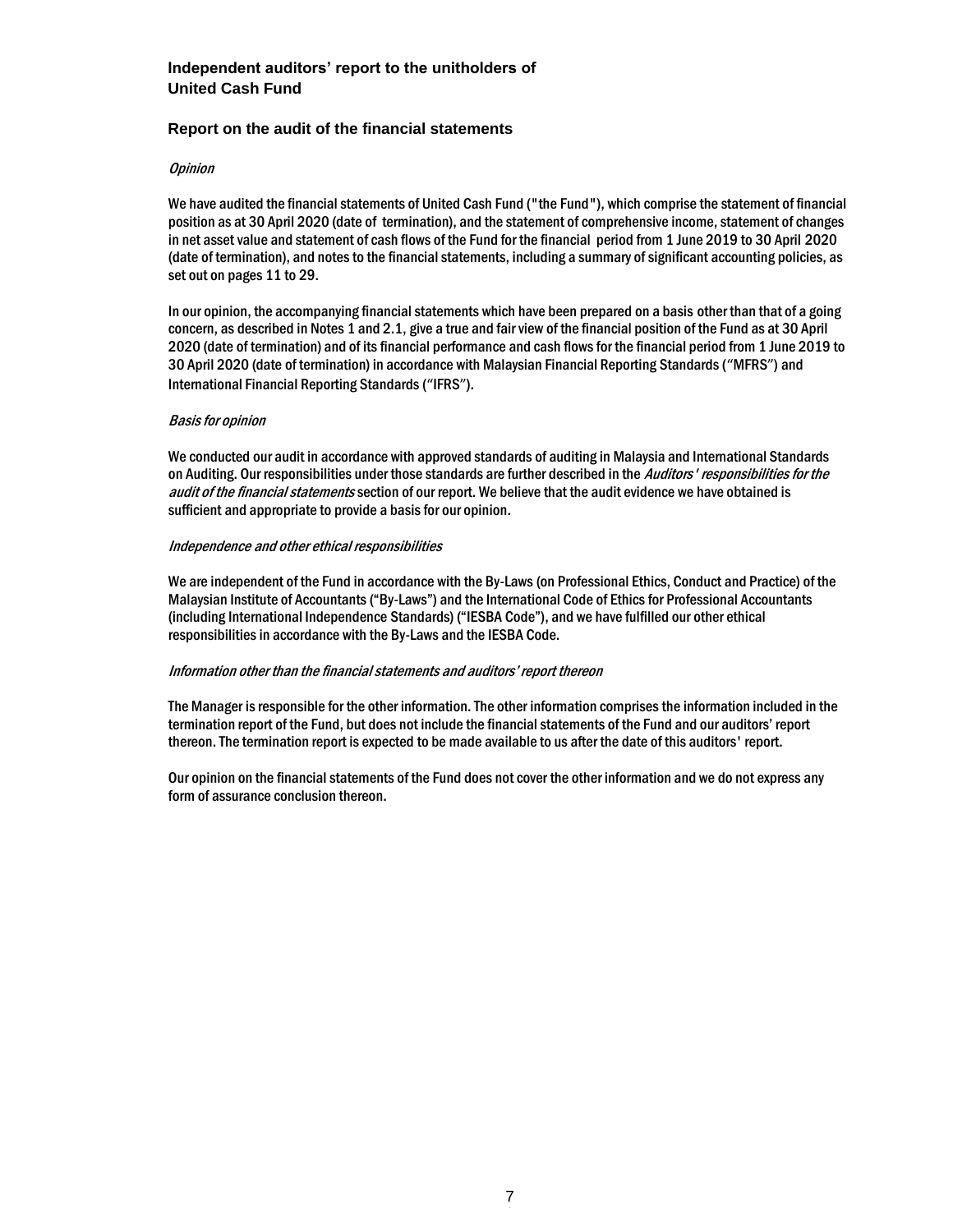## **Independent auditors' report to the unitholders of United Cash Fund (continued)**

#### Information other than the financial statements and auditors' report thereon (continued)

In connection with our audit of the financial statements of the Fund, our responsibility is to read the other information and, in doing so, consider whether the other information is materially inconsistent with the financial statements of the Fund or our knowledge obtained in the audit or otherwise appears to be materially misstated.

If, based on the work we have performed, we conclude that there is a material misstatement of this other information, we are required to report that fact.

When we read the termination report, if we conclude that there is a material misstatement therein, we are required to communicate the matter to the Manager of the Fund and take appropriate action.

#### Responsibilities of the Manager and Trustee for the financial statements

The Manager is responsible for the preparation and fair presentation of the financial statements of the Fund in accordance with MFRS and IFRS. The Manager is also responsible for such internal control as the Manager determines is necessary to enable the preparation of financial statements of the Fund that are free from material misstatement, whether due to fraud or error.

In preparing the financial statements of the Fund, the Manager is responsible for assessing the Fund's ability to continue as a going concern, disclosing, as applicable, matters related to going concern and using the going concern basis of accounting unless the Manager either intends to liquidate the Fund or to cease operations, or has no realistic alternative but to do so. As disclosed in Notes 1 and 2.1 to the financial statements, the financial statements have been prepared on a basis other than that of a going concern.

The Trustee is responsible for ensuring that the Manager maintains proper accounting and other records as are necessary to enable true and fair presentation of these financial statements.

#### Auditors' responsibilities for the audit of the financial statements

Our objectives are to obtain reasonable assurance about whether the financial statements of the Fund as a whole are free from material misstatement, whether due to fraud or error, and to issue an auditors' report that includes our opinion. Reasonable assurance is high level of assurance, but is not a guarantee that an audit conducted in accordance with approved standards on auditing in Malaysia and International Standards on Auditing will always detect a material misstatement when it exists. Misstatements can arise from fraud or error and are considered material if, individually or in the aggregate, they could reasonably be expected to influence the economic decisions of users taken on the basis of these financial statements.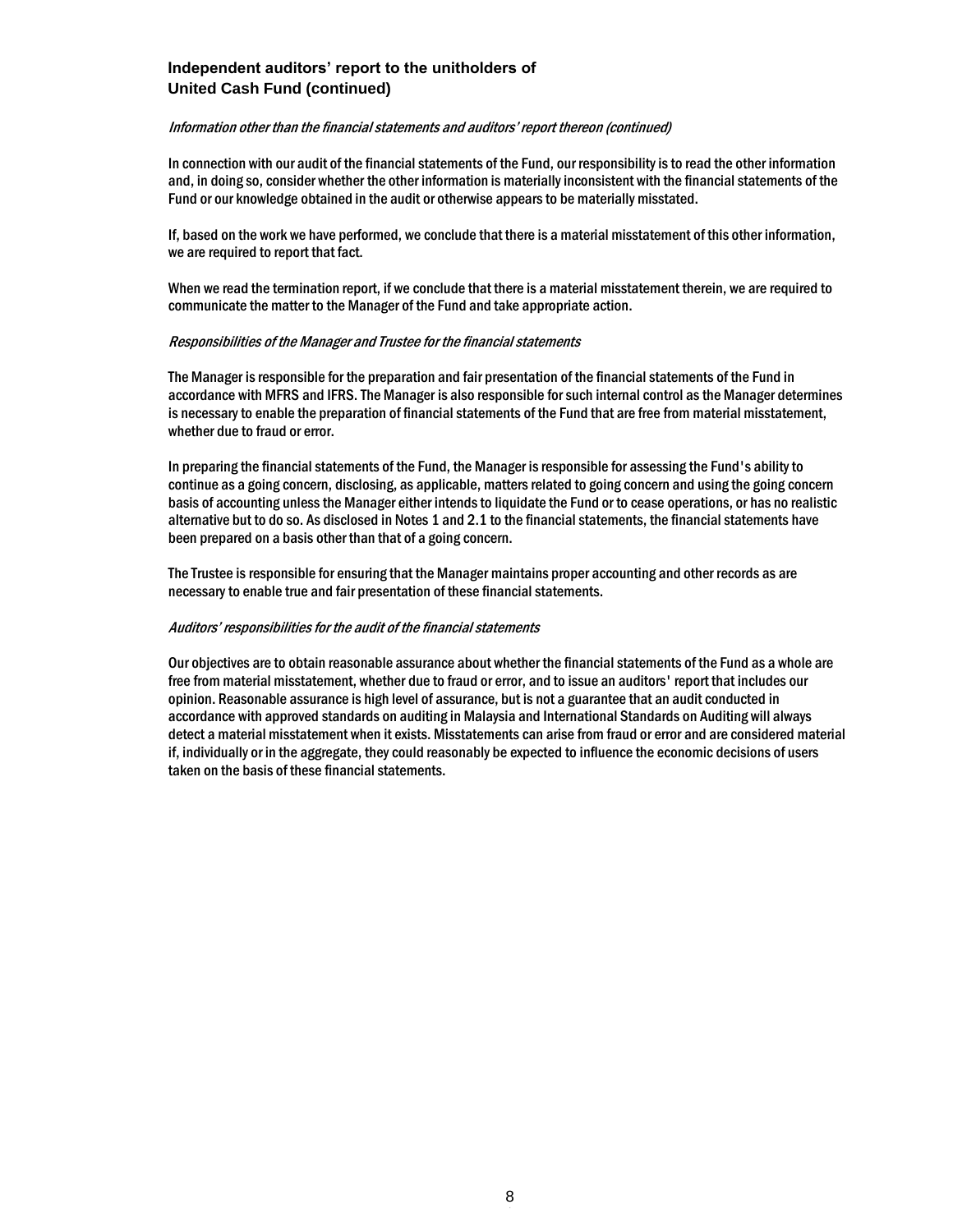## **Independent auditors' report to the unitholders of United Cash Fund (continued)**

#### Auditors' responsibilities for the audit of the financial statements (continued)

As part of an audit in accordance with approved standards of auditing in Malaysia and International Standards on Auditing, we exercise professional judgment and maintain professional skepticism throughout the audit. We also:

- Identify and assess the risks of material misstatement of the financial statements of the Fund, whether due to fraud or error, design and perform audit procedures responsive to those risks, and obtain audit evidence that is sufficient and appropriate to provide a basis for our opinion. The risk of not detecting a material misstatement resulting from fraud is higher than for one resulting from error, as fraud may involve collusion, forgery, intentional omissions, misrepresentations, or the override of internal control.
- Obtain an understanding of internal control relevant to the audit in order to design audit procedures that are appropriate in the circumstances, but not for the purpose of expressing an opinion on the effectiveness of the Fund's internal control.
- Evaluate the appropriateness of accounting policies used and the reasonableness of accounting estimates and related disclosures made by the Manager.
- Conclude on the appropriateness of Manager's use of the going concern basis of accounting and, based on the audit evidence obtained, whether a material uncertainty exists related to events or conditions that may cast significant doubt on the Fund's ability to continue as a going concern. If we conclude that a material uncertainty exists, we are required to draw attention in our auditors' report to the related disclosures in the financial statements of the Fund or, if such disclosures are inadequate, to modify our opinion. Our conclusions are based on the audit evidence obtained up to the date of our auditors' report. However, future events or conditions may cause the Fund to cease to continue as a going concern. As disclosed in Notes 1 and 2.1 to the financial statements, the financial statements have been prepared on a basis other than that of a going concern.
- Evaluate the overall presentation, structure and content of the financial statements of the Fund, including the disclosures, and whether the financial statements of the Fund represent the underlying transactions and events in a manner that achieves fair presentation.

We communicate with the Manager regarding, among other matters, the planned scope and timing of the audit and significant audit findings, including any significant deficiencies in internal control that we identify during our audit.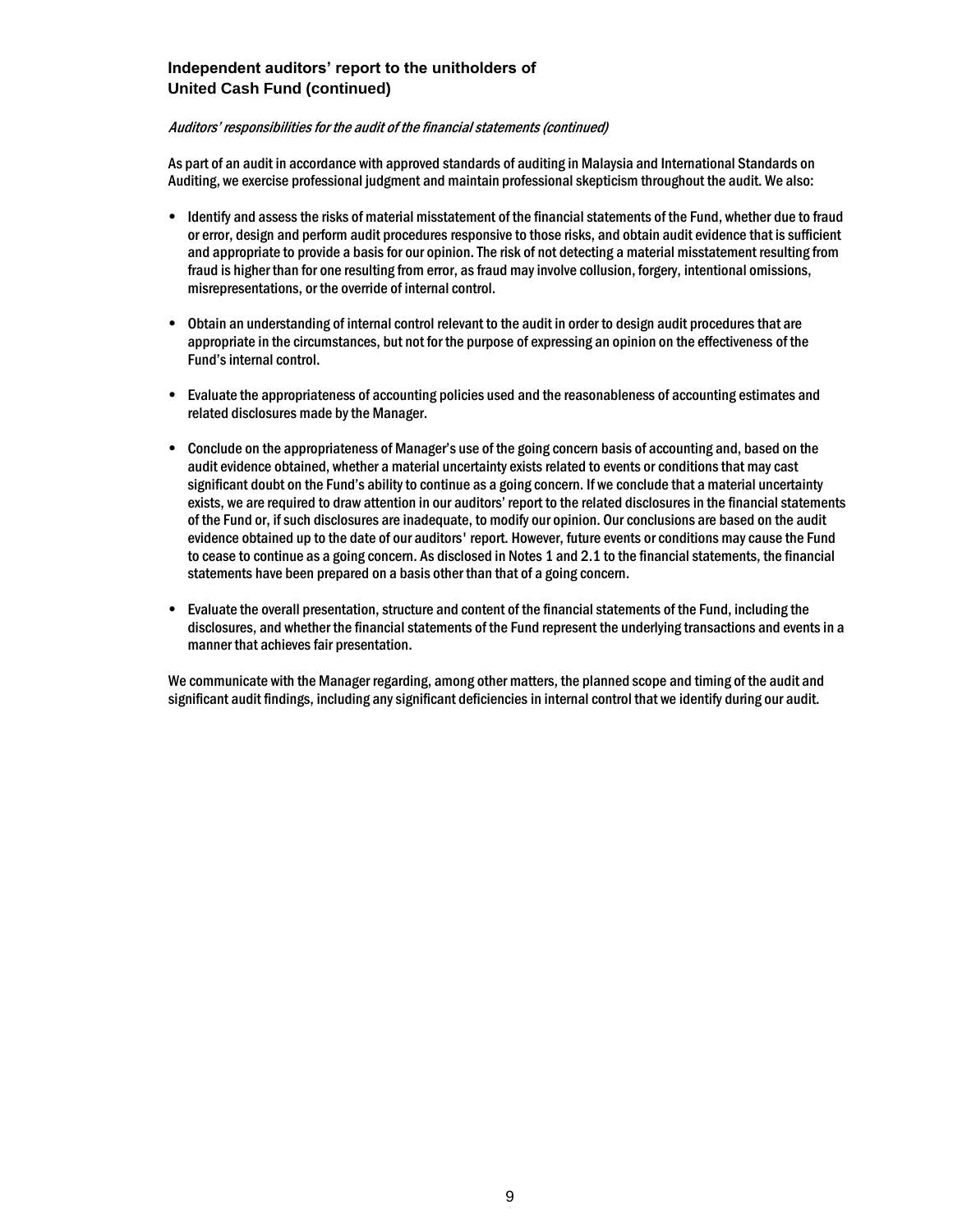## **Independent auditors' report to the unitholders of United Cash Fund (continued)**

## Other Matter

This report is made solely to the unitholders of the Fund, as a body, and for no other purpose. We do not assume responsibility to any other person for the content of this report.

Ernst & Young PLT **Chan Hooi Lam** 202006000003 (LLP0022760-LCA) & AF 0039 No. 2844/02/2022 J Chartered Accountants Chartered Accountant

Kuala Lumpur, Malaysia 26 June 2020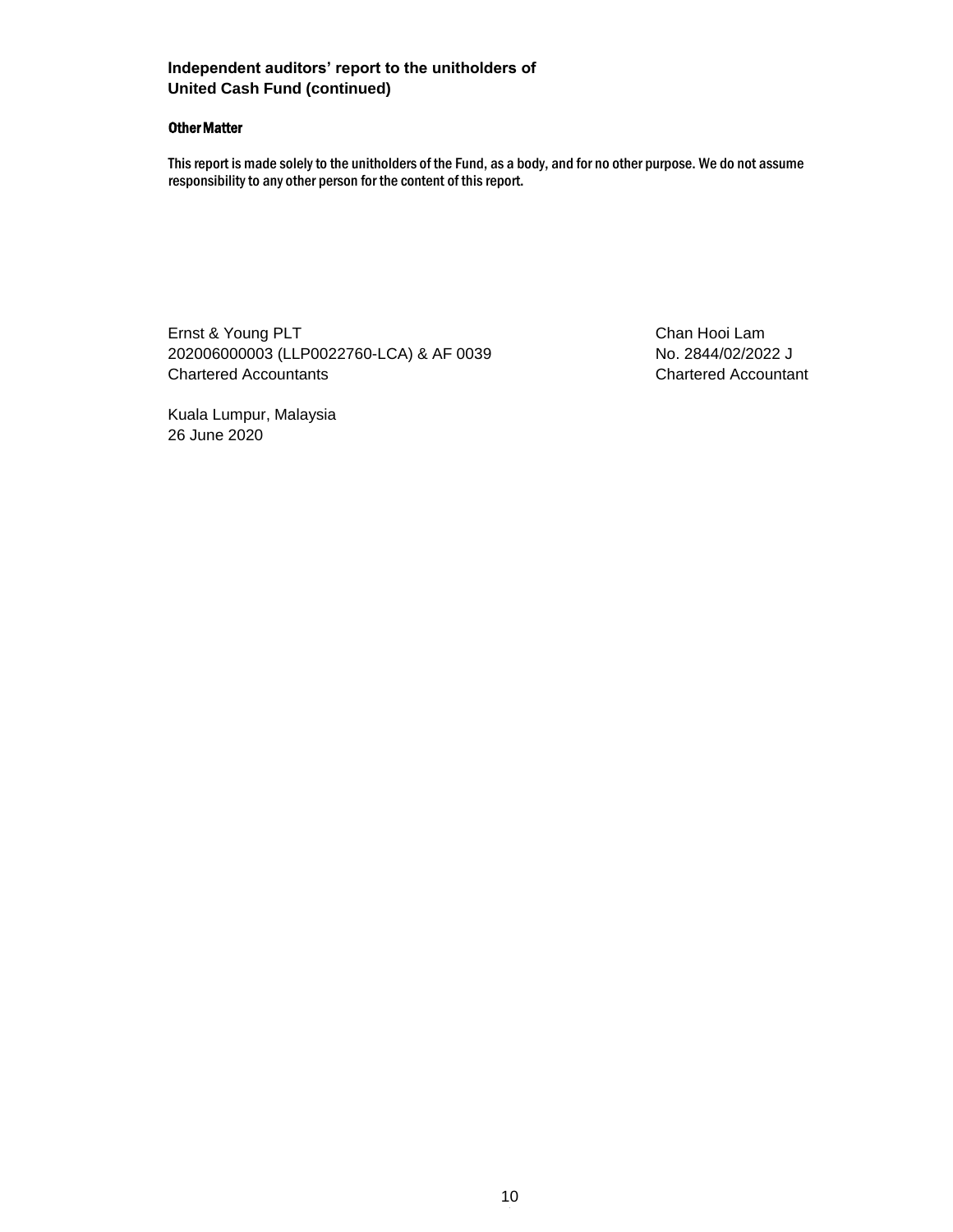# **STATEMENT OF FINANCIAL POSITION AS AT 30 APRIL 2020 (DATE OF TERMINATION)**

|                                                                           |                | 30.04.2020 | 31.05.2019 |
|---------------------------------------------------------------------------|----------------|------------|------------|
|                                                                           | <b>Note</b>    | <b>RM</b>  | RM         |
| <b>ASSETS</b>                                                             |                |            |            |
| Interest receivables                                                      |                |            | 40,132     |
| Cash at bank                                                              |                | 119,460    | 15,168,471 |
| <b>TOTAL ASSETS</b>                                                       |                | 119,460    | 15,208,603 |
| <b>LIABILITIES</b>                                                        |                |            |            |
| Amount due to Manager                                                     | 3              | 7          | 27,497     |
| Amount due to Trustee                                                     | $\overline{4}$ |            | 322        |
| Tax payable                                                               |                | 56,601     |            |
| Accruals                                                                  |                | 38,648     | 42,924     |
| <b>TOTAL LIABILITIES</b>                                                  |                | 95,257     | 70,743     |
| <b>UNITHOLDERS' EQUITY</b>                                                |                |            |            |
| Unitholders' capital                                                      | 5(a)           | 24,203     | 15,083,205 |
| Retained earning                                                          | 5              |            | 54,655     |
| TOTAL EQUITY, REPRESENTING NET<br><b>ASSET VALUE ("NAV") ATTRIBUTABLE</b> |                |            |            |
| <b>TO UNITHOLDERS</b>                                                     | 5              | 24,203     | 15,137,860 |
| <b>TOTAL EQUITY AND LIABILITIES</b>                                       |                | 119,460    | 15,208,603 |
| <b>UNITS IN CIRCULATION</b>                                               | 5(a)           | 24,522     | 15,085,888 |
| NET ASSET VALUE PER UNIT (RM)                                             |                | 0.9870     | 1.0034     |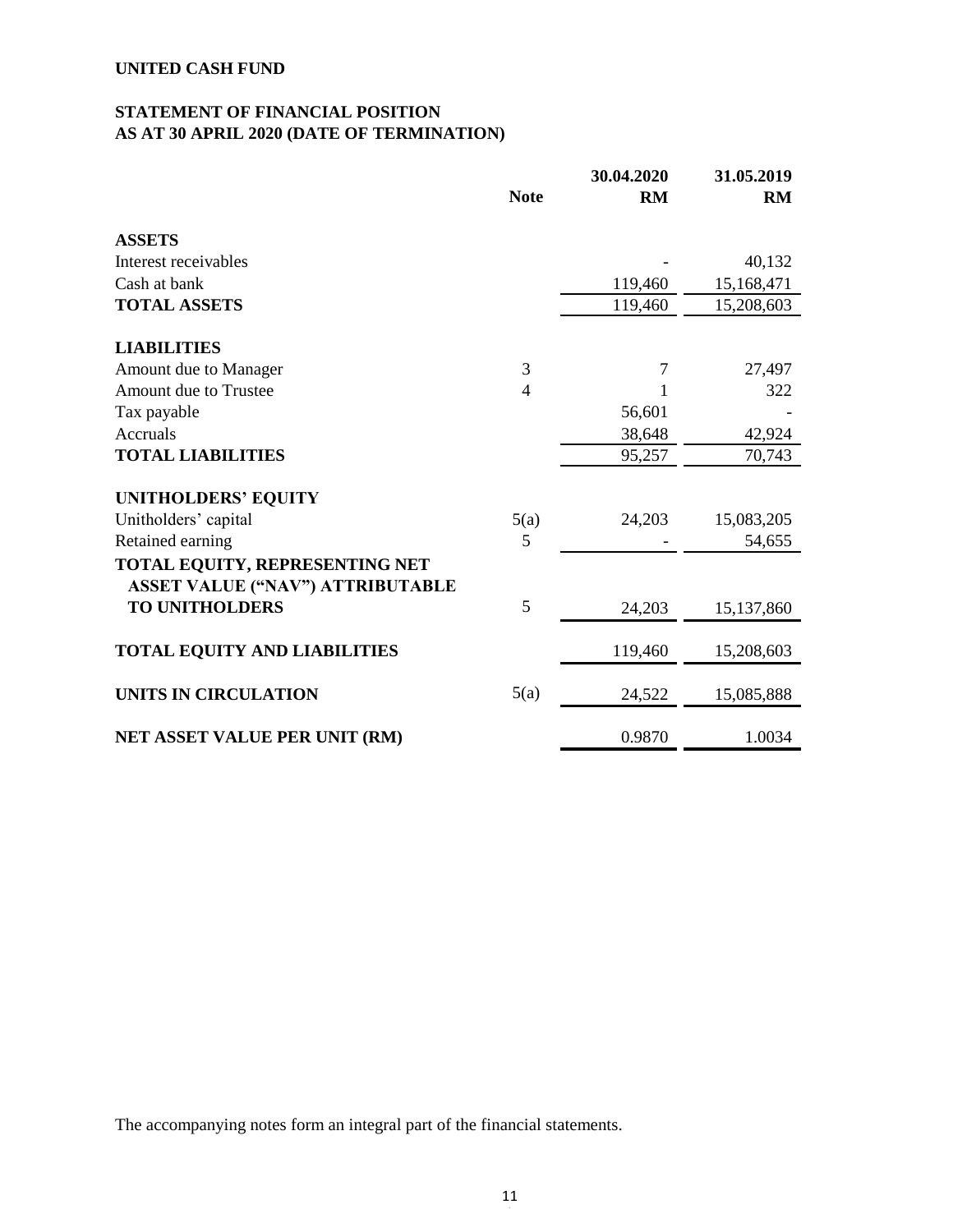## **STATEMENT OF COMPREHENSIVE INCOME FOR THE FINANCIAL PERIOD FROM 1 JUNE 2019 TO 30 APRIL 2020 (DATE OF TERMINATION)**

|                                                                                                               | <b>Note</b>    | 01.06.2019<br>to 30.04.2020<br><b>RM</b> | 01.06.2018<br>to 31.05.2019<br><b>RM</b> |
|---------------------------------------------------------------------------------------------------------------|----------------|------------------------------------------|------------------------------------------|
| <b>INVESTMENT INCOME</b>                                                                                      |                |                                          |                                          |
| Interest income from deposits with a licensed                                                                 |                |                                          |                                          |
| financial institution                                                                                         |                | 148,791                                  | 48,930,492                               |
| <b>EXPENSES</b>                                                                                               |                |                                          |                                          |
| Manager's fee                                                                                                 | 6              | 16,659                                   | 4,338,453                                |
| Trustee's fee                                                                                                 | $\overline{7}$ | 1,263                                    | 147,811                                  |
| Auditors' remuneration                                                                                        |                | 8,800                                    | 8,800                                    |
| Tax agent's fee                                                                                               |                | 3,900                                    | 3,900                                    |
| Other expenses                                                                                                |                | 2,775                                    | 317,696                                  |
|                                                                                                               |                | 33,397                                   | 4,816,660                                |
| <b>NET INCOME BEFORE TAXATION</b>                                                                             |                | 115,394                                  | 44,113,832                               |
| Tax expense                                                                                                   | 8              | (34, 178)                                |                                          |
| NET INCOME AFTER TAXATION,<br>REPRESENTING TOTAL COMPREHENSIVE<br><b>INCOME FOR THE FINANCIAL PERIOD/YEAR</b> |                | 81,216                                   | 44,113,832                               |
| Net income after taxation is made up of the following:<br><b>Realised amount</b>                              |                | 81,216                                   | 44,113,832                               |
| Distributions for the financial period/year                                                                   | 9              | 111,378                                  | 37,847,354                               |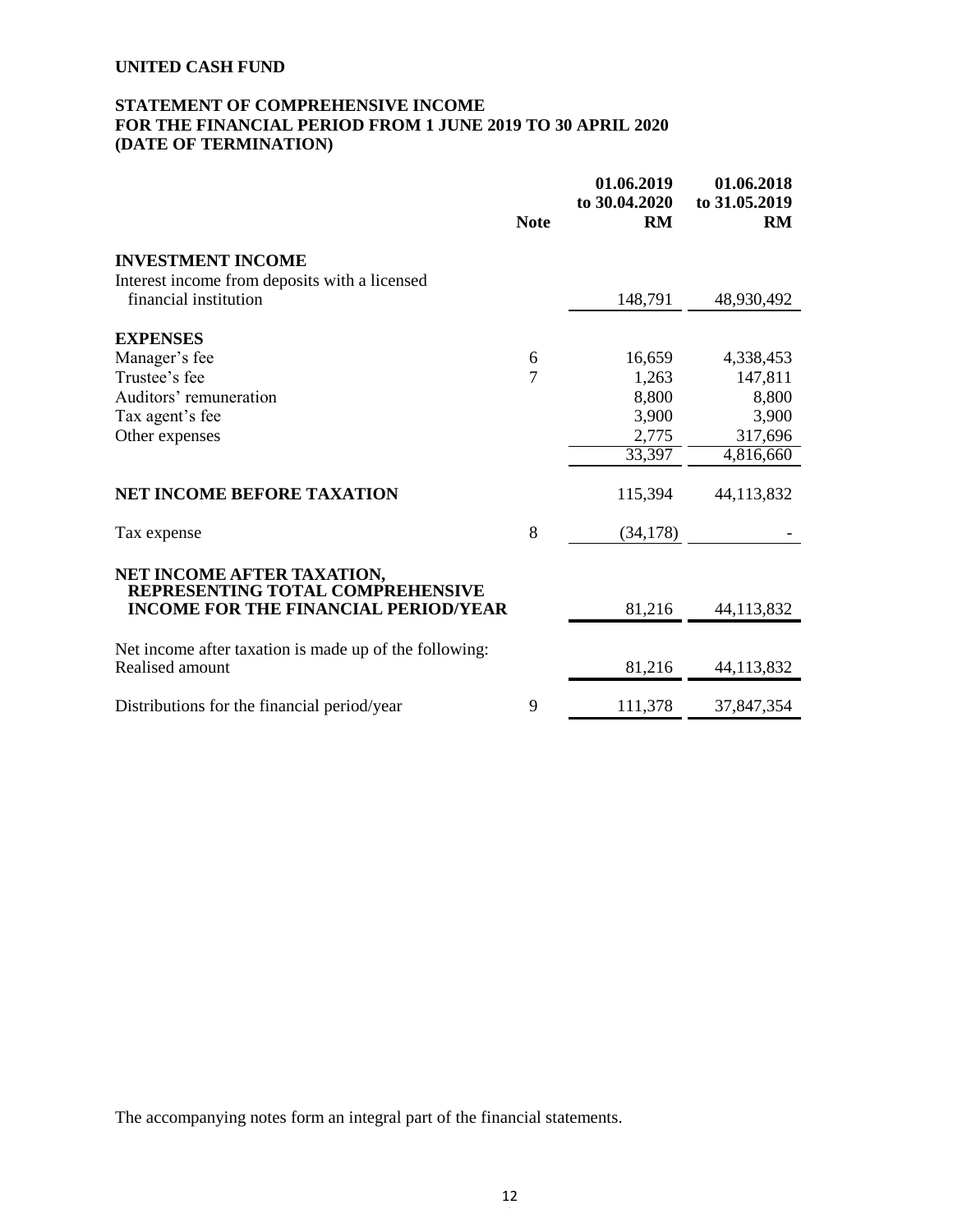## **STATEMENT OF CHANGES IN NET ASSET VALUE FOR THE FINANCIAL PERIOD FROM 1 JUNE 2019 TO 30 APRIL 2020 (DATE OF TERMINATION)**

| <b>Note</b> | <b>Unitholders'</b><br>capital<br><b>RM</b> | <b>Retained</b><br>earnings<br><b>RM</b> | <b>Total net</b><br>asset value<br><b>RM</b> |
|-------------|---------------------------------------------|------------------------------------------|----------------------------------------------|
|             | 1,854,697,415                               | 17,349,877                               | 1,872,047,292                                |
|             |                                             |                                          |                                              |
|             |                                             |                                          |                                              |
|             |                                             | 44,113,832                               | 44,113,832                                   |
| 5(a)        | 1,740,963,318                               |                                          | 1,740,963,318                                |
| $5(a)$ , 9  | 37,847,354                                  |                                          | 37,847,354                                   |
| 5(a)        | (3,641,986,582)                             |                                          | (3,641,986,582)                              |
| 5(a)        | 23,561,700                                  | (23, 561, 700)                           |                                              |
| 9           |                                             | (37, 847, 354)                           | (37, 847, 354)                               |
|             |                                             |                                          | 15,137,860                                   |
|             |                                             |                                          |                                              |
|             | 15,083,205                                  | 54,655                                   | 15,137,860                                   |
|             |                                             |                                          |                                              |
|             |                                             |                                          |                                              |
|             |                                             | 81,216                                   | 81,216                                       |
| 5(a)        | (15, 194, 873)                              |                                          | (15, 194, 873)                               |
| $5(a)$ , 9  | 111,378                                     |                                          | 111,378                                      |
| 5(a)        | 24,790                                      | (24,790)                                 |                                              |
| 9           |                                             | (111, 378)                               | (111, 378)                                   |
|             |                                             |                                          |                                              |
| 5(a)        | (297)                                       | 297                                      |                                              |
|             | 24,203                                      |                                          | 24,203                                       |
|             |                                             | 15,083,205                               | 54,655                                       |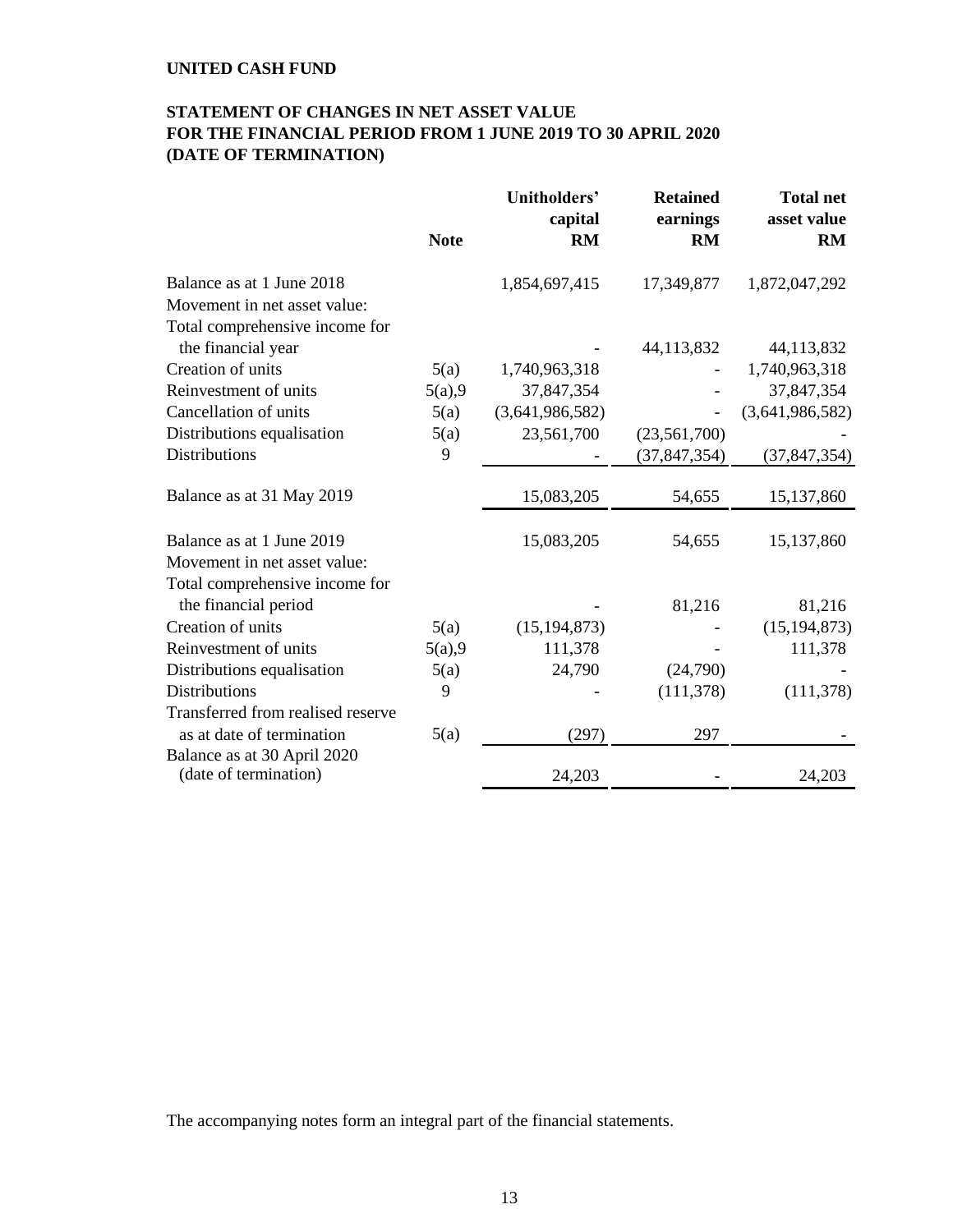## **STATEMENT OF CASH FLOWS FOR THE FINANCIAL PERIOD FROM 1 JUNE 2019 TO 30 APRIL 2020 (DATE OF TERMINATION)**

|                                                                                   | 01.06.2019<br>to 30.04.2020<br><b>RM</b> | 01.06.2018<br>to 31.05.2019<br>RM |
|-----------------------------------------------------------------------------------|------------------------------------------|-----------------------------------|
| <b>CASH FLOWS FROM OPERATING AND</b>                                              |                                          |                                   |
| <b>INVESTING ACTIVITIES</b>                                                       |                                          |                                   |
| Maturity of deposits with a licensed                                              |                                          |                                   |
| financial institution                                                             |                                          | 1,761,900,385                     |
| Interest received from deposits with a licensed                                   |                                          |                                   |
| financial institution                                                             | 188,923                                  | 67,880,446                        |
| Manager's fee paid                                                                | (44, 149)                                | (4,861,997)                       |
| Trustee's fee paid                                                                | (1,584)                                  | (168, 570)                        |
| Auditors' remuneration paid                                                       | (8,800)                                  | (8, 347)                          |
| Tax agent's fee paid                                                              | (7,800)                                  |                                   |
| Tax refund                                                                        | 22,423                                   |                                   |
| Payment of other fees and expenses                                                | (3,151)                                  | (356,702)                         |
| Net cash generated from operating and                                             |                                          |                                   |
| investing activities                                                              | 145,862                                  | 1,824,385,215                     |
| <b>CASH FLOWS FROM FINANCING ACTIVITIES</b>                                       |                                          |                                   |
| Proceeds from creation of units                                                   |                                          | 1,742,363,317                     |
| Payment for cancellation of units                                                 | (15, 194, 873)                           | (3,642,566,872)                   |
| Net cash used in financing activities                                             | (15, 194, 873)                           | (1,900,203,555)                   |
| NET DECREASE IN CASH AND CASH<br><b>EQUIVALENTS</b>                               | (15,049,011)                             | (75,818,340)                      |
|                                                                                   |                                          |                                   |
| CASH AND CASH EQUIVALENTS AT THE<br><b>BEGINNING OF THE FINANCIAL PERIOD/YEAR</b> |                                          |                                   |
|                                                                                   | 15,168,471                               | 90,986,811                        |
| CASH AND CASH EQUIVALENTS AT THE<br><b>END OF THE FINANCIAL PERIOD/YEAR</b>       | 119,460                                  | 15,168,471                        |
| Cash and cash equivalents comprise the following:<br>Cash at bank                 | 119,460                                  | 15,168,471                        |
|                                                                                   |                                          |                                   |

The cash at bank is held with United Overseas Bank (Malaysia) Bhd ("UOBM"), a related company of the Manager and a licensed bank in Malaysia.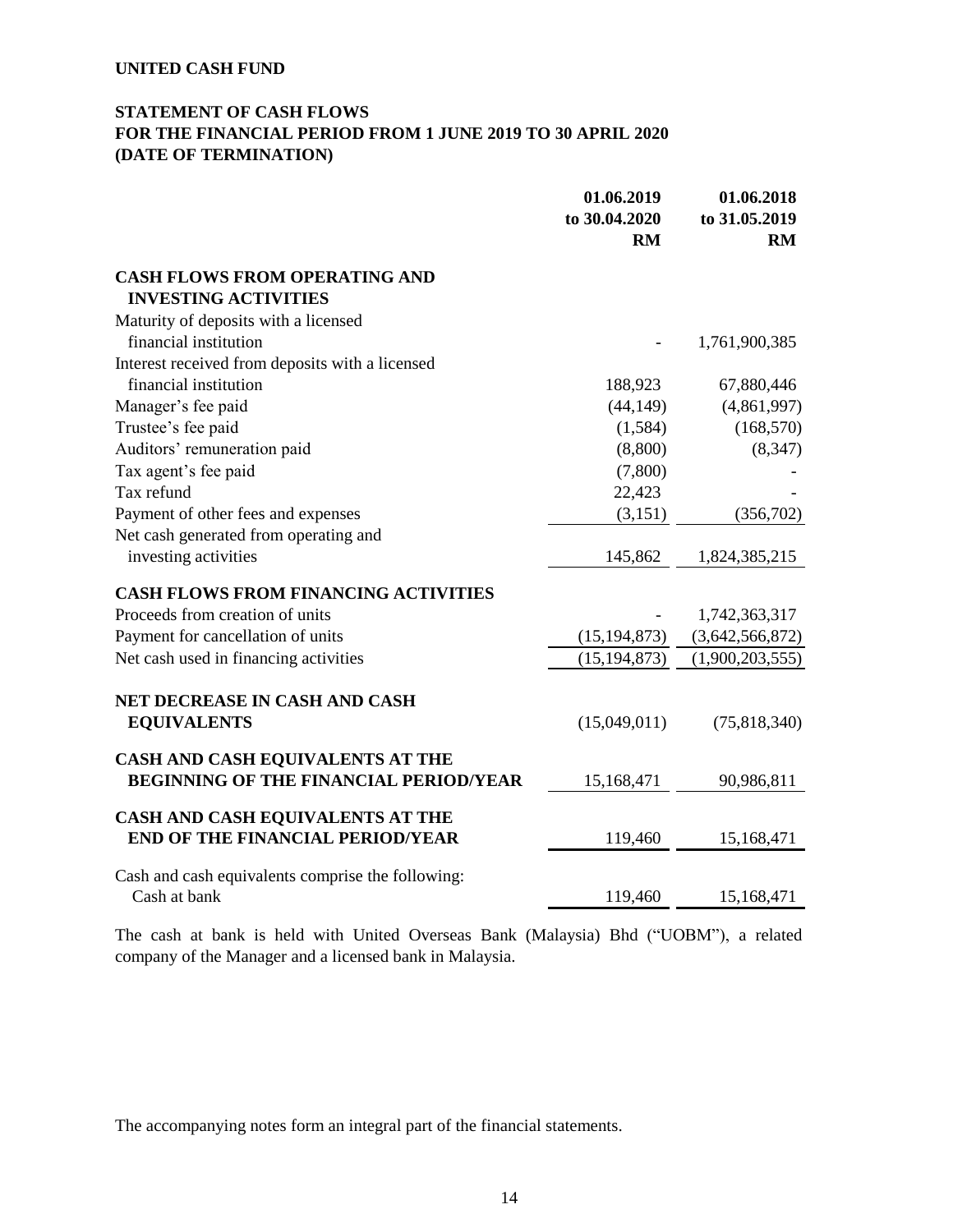### **NOTES TO THE FINANCIAL STATEMENTS**

## **1. INFORMATION ON THE FUND, THE MANAGER AND THEIR PRINCIPAL ACTIVITIES**

The United Cash Fund (hereinafter referred to as "the Fund") was constituted pursuant to the execution of the Deed dated 10 August 2010 as amended by a First Supplemental Deed dated 23 August 2011, a Second Supplemental Deed dated 15 November 2013, a Third Supplemental Deed dated 16 January 2014 and a Fourth Supplemental Deed dated 26 February 2015 between UOB Asset Management (Malaysia) Berhad ("the Manager") and Deutsche Trustees Malaysia Berhad ("the Trustee") (collectively referred to as "the

The Fund aims to provide investors with capital preservation, liquidity and reasonable returns by investing its assets in Malaysian Ringgit deposits with a remaining maturity of not more than 366 days with United Overseas Bank (Malaysia) Berhad. The Fund was launched on 21 October 2010 and commenced for operations on 11 November 2010. As provided in the Deed, the "accrual period" or financial year shall end on 31 May.

The Manager has decided to terminate the Fund and target to return all the investment proceeds to the unitholders within two months from 30 April 2020. Accordingly, the financial statements have been prepared on a basis other than that of a going concern.

The Manager is a subsidiary of UOB Asset Management Limited, headquartered in Singapore.

The financial statements were authorised for issue by the Manager on 26 June 2020.

## **2. SUMMARY OF SIGNIFICANT ACCOUNTING POLICIES**

#### **2.1 Basis of preparation of the financial statements**

The financial statements of the Fund have been prepared in accordance with Malaysian Financial Reporting Standards ("MFRS") and International Financial Reporting Standards ("IFRS").

The financial statements have been prepared on the historical cost basis except as disclosed in the accounting policies below and are presented in Ringgit Malaysia ("RM").

As discussed in Note 1 above, the Manager has decided to terminate the Fund and the Fund has been terminated on 30 April 2020.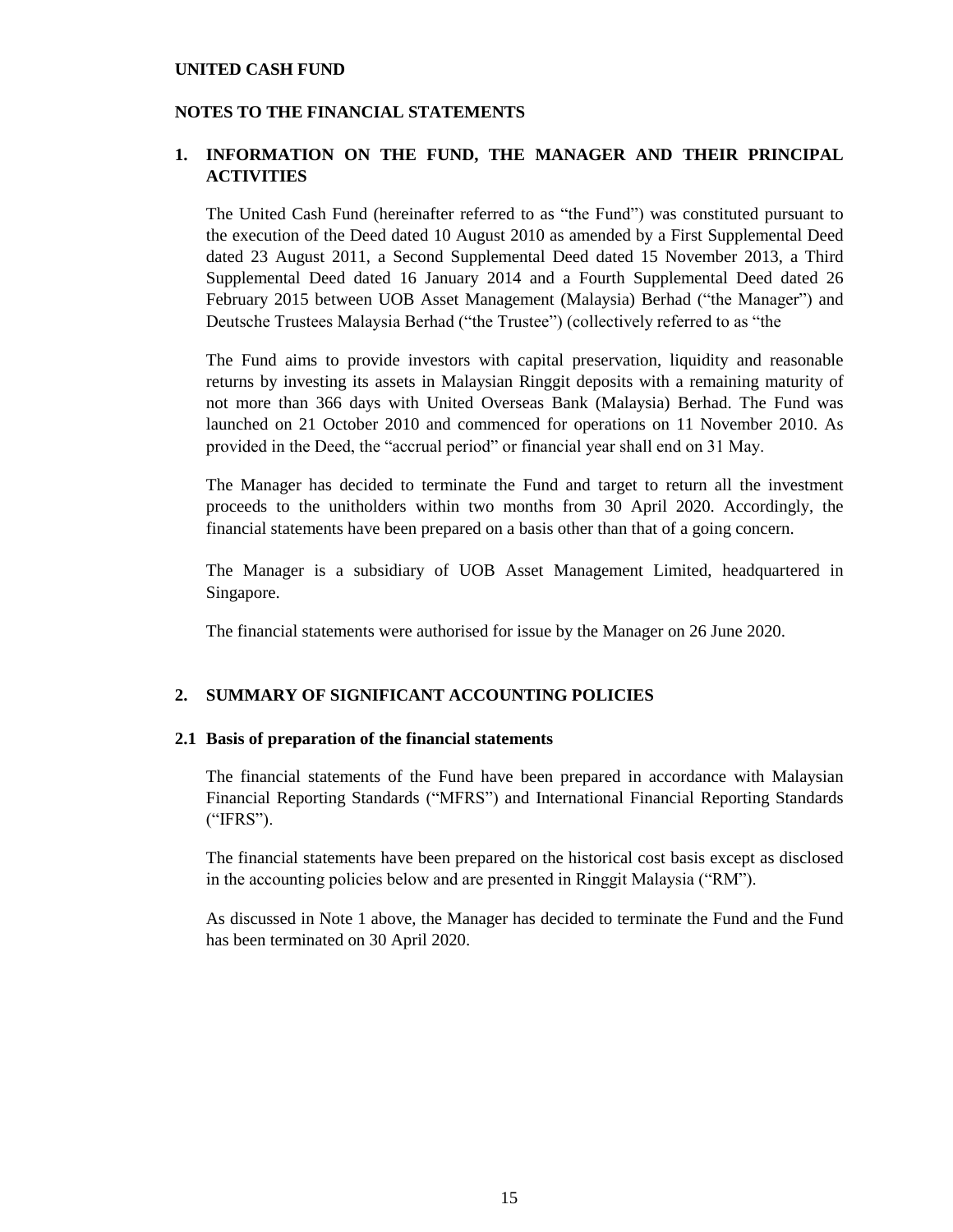## **2. SUMMARY OF SIGNIFICANT ACCOUNTING POLICIES (CONTINUED)**

### **2.2 Changes in accounting policies**

#### *Standards issued and effective*

The accounting policies adopted that could have material impact to the financial statements are consistent with those of the previous financial year.

### **2.3 Summary of significant accounting policies**

#### **(a) Financial instruments**

### *Classification*

In accordance with MFRS 9, the Fund classifies its financial assets and financial liabilities at initial recognition into the categories of financial assets and financial liabilities discussed below.

In applying that classification, a financial asset or financial liability is considered to be held for trading if:

- a) It is acquired or incurred principally for the purpose of selling or repurchasing it in the near term; or
- b) On initial recognition, it is part of a portfolio of identified financial instruments that are managed together; or
- c) It is a derivative (except for a derivative that is a financial guarantee contract or a designated and effective hedging instrument).

## *Financial assets*

The Fund classifies its financial assets as subsequently measured at amortised cost or measured at fair value through profit or loss ("FVTPL") on the basis of both the entity's business model for managing the financial assets and the contractual cash flow characteristics of the financial asset.

(i) Financial assets measured at amortised cost

A debt instrument is measured at amortised cost if it is held within a business model whose objective is to hold financial assets in order to collect contractual cash flows and its contractual terms give rise on specified dates to cash flows that are solely payments of principal and interest ("SPPI") on the principal amount outstanding. The Fund includes in this category deposits with a licensed financial institution, interest receivables, amount due from Manager and cash at bank.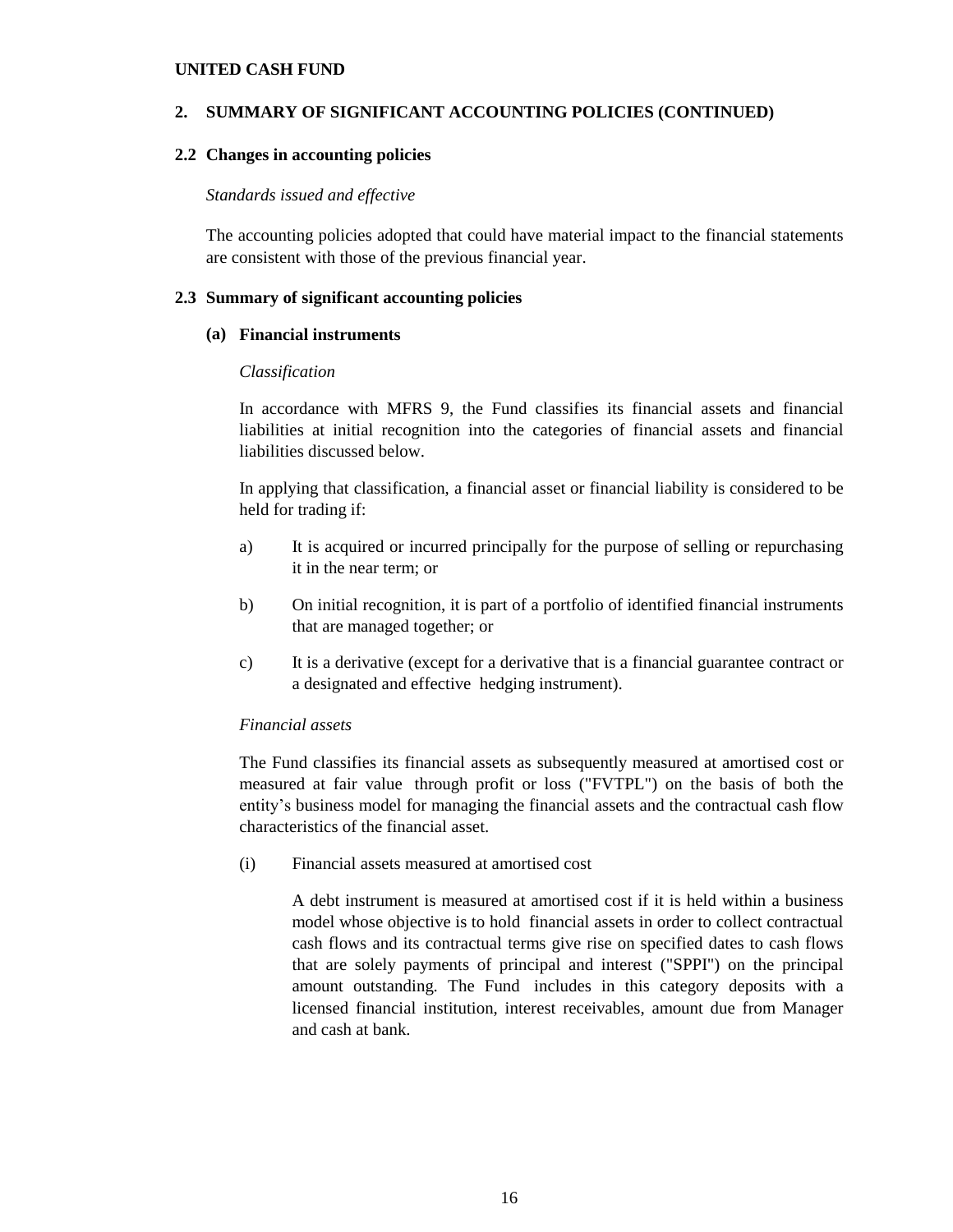### **2. SUMMARY OF SIGNIFICANT ACCOUNTING POLICIES (CONTINUED)**

#### **2.3 Summary of significant accounting policies (continued)**

#### **(a) Financial instruments (continued)**

*Financial assets (continued)*

(ii) Financial assets measured at FVTPL

A financial asset is measured at FVTPL if:

- (a) Its contractual terms do not give rise to cash flows on specified dates that are SPPI on the principal amount outstanding; or
- (b) It is held within a business model whose objective is to sell; or
- (c) At initial recognition, it is irrevocably designated as measured at FVTPL when doing so eliminates or significantly reduces a measurement or recognition inconsistency that would otherwise arise from measuring assets or liabilities or recognising the gains and losses on them on different bases.

#### *Financial liabilities*

(i) Financial liabilities measured at FVTPL

A financial liability is measured at FVTPL if it meets the definition of held for trading.

(ii) Financial liabilities measured at amortised cost

This category includes all financial liabilities, other than those measured at FVTPL. The Fund includes in this category amount due to Manager and amount due to Trustee.

#### *Impairment of financial assets*

The Fund holds only trade receivables with no financing component and which have maturities of less than 12 months at amortised cost and, as such, has chosen to apply an approach similar to the simplified approach for expected credit losses ("ECL") under MFRS 9 to all its trade receivables. Therefore the Fund does not track changes in credit risk, but instead recognises a loss allowance based on lifetime ECL at each reporting date. The Fund's approach to ECL reflects a probability-weighted outcome, the time value of money and reasonable and supportable information that is available without undue cost or effort at the reporting date about past events, current conditions and forecasts of future economic conditions.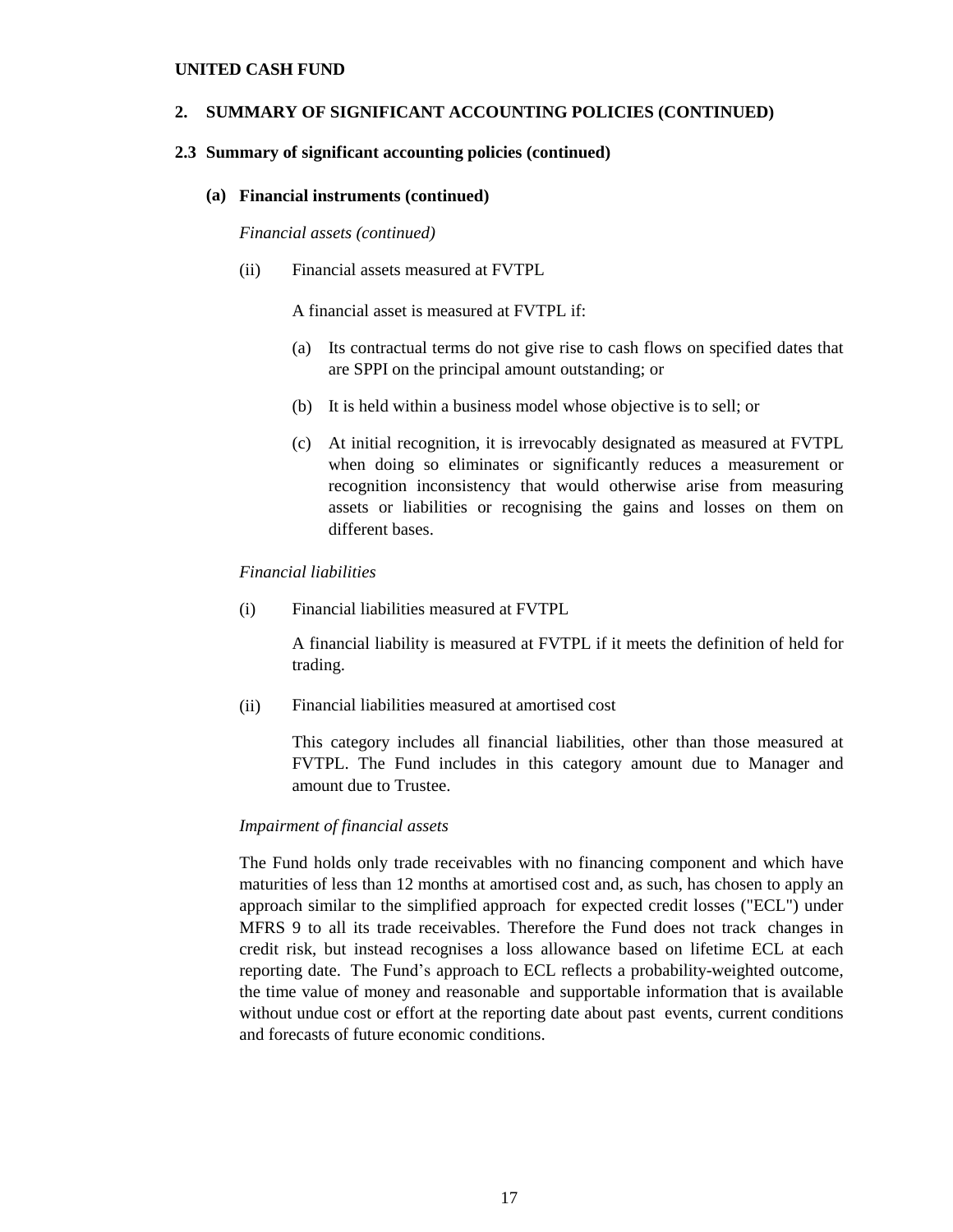#### **2. SUMMARY OF SIGNIFICANT ACCOUNTING POLICIES (CONTINUED)**

#### **2.3 Summary of significant accounting policies (continued)**

#### **(b) Classification of realised and unrealised gains and losses**

Unrealised gains and losses comprise changes in the fair value of financial instruments at FVTPL. Realised gains and losses on disposals of financial instruments at FVTPL are calculated using weighted average method. They represent the difference between an instrument's initial carrying amount and disposal amount.

Accrued interest on deposits which have not matured as at the reporting date are classified as realised income in the financial statements.

#### **(c) Functional and presentation currency**

The financial statements of the Fund are measured using the currency of the primary economic environment in which the Fund operates ("the functional currency"). The financial statements are presented in RM, which is also the Fund's functional currency.

#### **(d) Unitholders' capital**

Unitholders' capital of the Fund meets the definition of puttable instruments classified as equity instruments under the revised MFRS 132 Financial Instruments: Presentation and is classified as equity instruments. Any distribution to unitholders is recorded as a reduction from retained earnings within equity.

### **(e) Distribution of income**

Distribution of income is made at the discretion of the Manager. A distribution to the Fund's unitholders is accounted for as a deduction from realised reserves except where distribution is sourced out of distribution equalisation which is accounted for as a deduction from unitholders' capital. A proposed distribution is recognised as a liability in the period in which it is approved.

#### **(f) Cash and cash equivalents**

Cash and cash equivalents comprise cash at a bank which has an insignificant risk of changes in value.

#### **(g) Income recognition**

Income is recognised to the extent that it is probable that the economic benefits will flow to the Fund and the income can be reliably measured. Income is measured at the fair value of consideration received or receivable.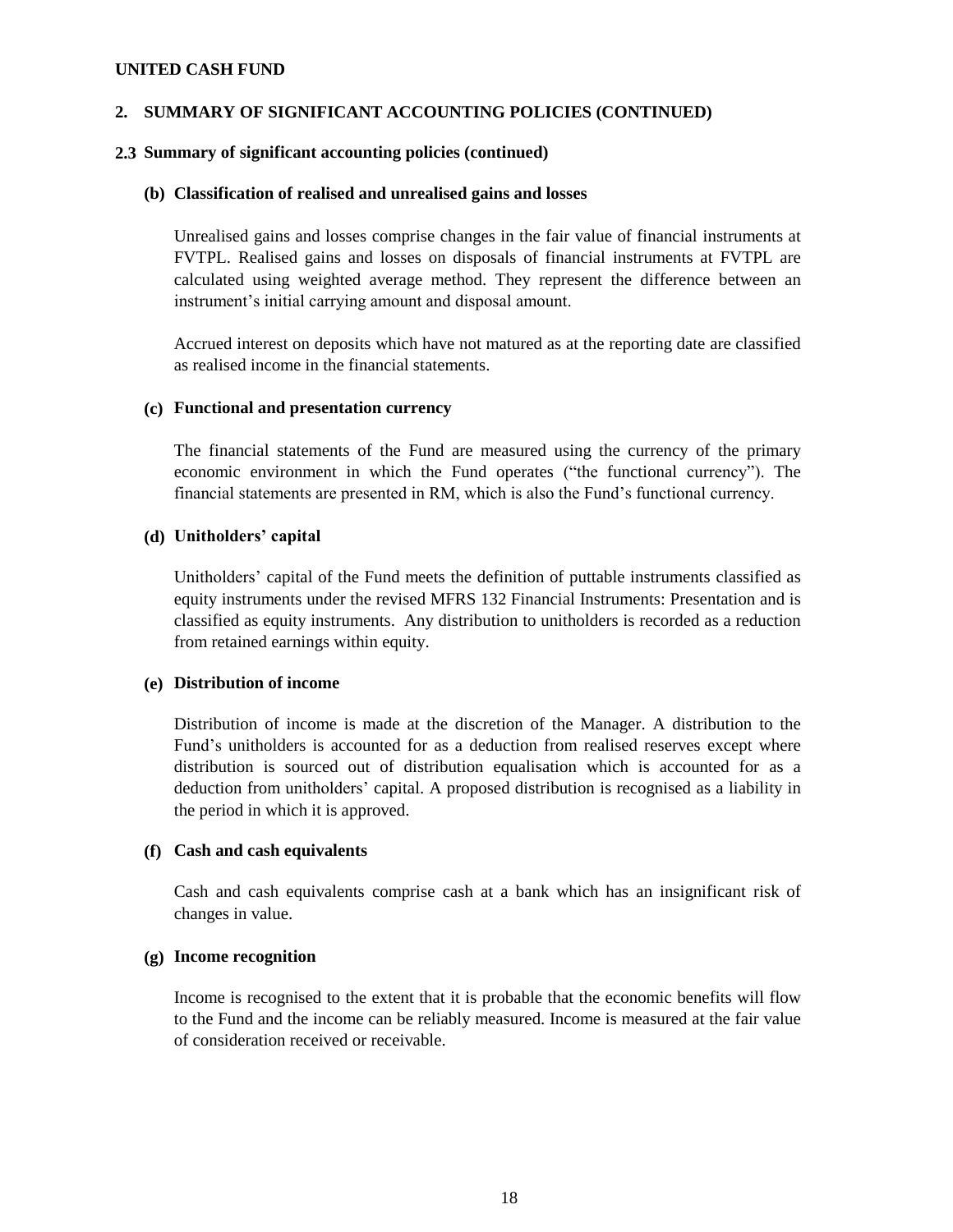## **2. SUMMARY OF SIGNIFICANT ACCOUNTING POLICIES (CONTINUED)**

### **2.3 Summary of significant accounting policies (continued)**

#### **(g) Income recognition (continued)**

Interest income from deposits with a licensed financial institution is recognised using the effective interest method.

#### **(h) Net asset value attributable to unitholders**

Net asset value attributable to unitholders represents the redemption amount that would be payable if the unitholders exercised the right to redeem units of the Fund at the end of the reporting period.

#### **(i) Income tax**

Current tax assets and liabilities are measured at the amount expected to be recovered from or paid to the tax authorities. The tax rate and tax laws used to compute the amount are those that are enacted or substantively enacted by the reporting date.

No deferred tax is recognised as there are no material temporary differences.

#### **(j) Segment reporting**

For internal management reporting purposes, all of the investments of the Fund are managed as one portfolio and reviewed as such by the Manager. The Manager is the decision maker for performance assessment purposes and makes decisions about resource allocation. Accordingly, the Fund does not have any operating segment information to be disclosed in the financial statements.

#### **(k) Significant accounting estimates and judgments**

The preparation of the Fund's financial statements requires the Manager to make judgments, estimates and assumptions that affect the reported amounts of revenues, expenses, assets and liabilities, and the disclosure of contingent liabilities at the reporting date. However, uncertainty about these assumptions and estimates could result in outcomes that could require a material adjustment to the carrying amount of the asset or liability.

No major judgments have been made by the Manager in applying the Fund's accounting policies and in making accounting estimates during the current financial period.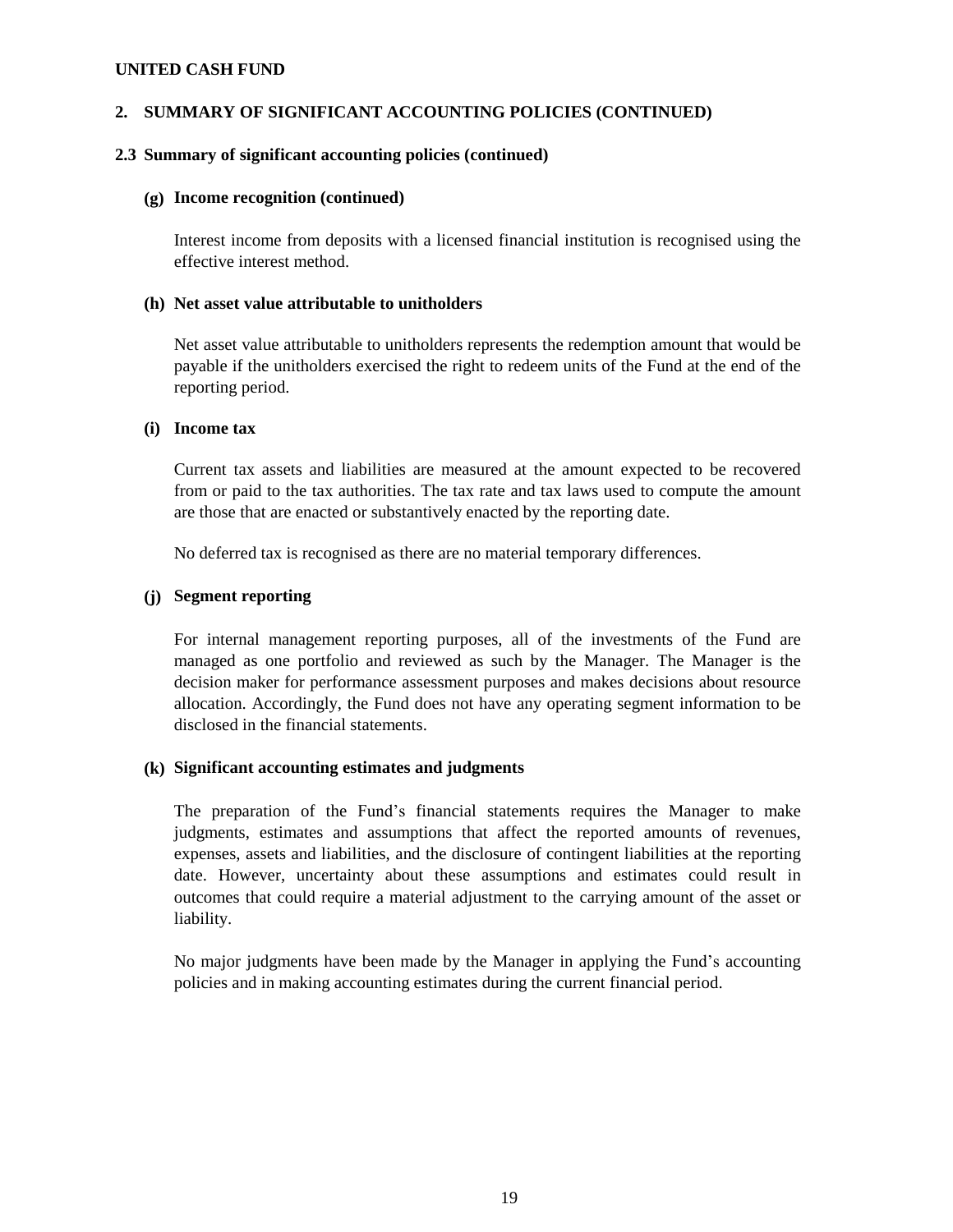# **3. AMOUNT DUE TO MANAGER**

|                       | 30.04.2020 | 31.05.2019 |
|-----------------------|------------|------------|
|                       | <b>RM</b>  | RM         |
| Manager's fee payable |            | 27,497     |

The normal credit period for the Manager's fee payable is one month (2019: one month).

## **4. AMOUNT DUE TO TRUSTEE**

|                       | 30.04.2020 | 31.05.2019 |
|-----------------------|------------|------------|
|                       | RM         | RM         |
| Trustee's fee payable |            | 322        |

Amount due to Trustee represents Trustee's fee payable.

# **5. UNITHOLDERS' EQUITY**

Net asset value attributable to unitholders is represented by:

|                                |             | 30.04.2020               | 31.05.2019   |
|--------------------------------|-------------|--------------------------|--------------|
|                                | <b>Note</b> | <b>RM</b>                | RM           |
| Unitholders' capital           | (a)         | 24,203                   | 15,083,205   |
| Retained earnings - Realised   | (b)         | $\overline{\phantom{a}}$ | 54,655       |
| Total equity, representing NAV |             |                          |              |
| attributable to unitholders    |             | 24,203                   | 15, 137, 860 |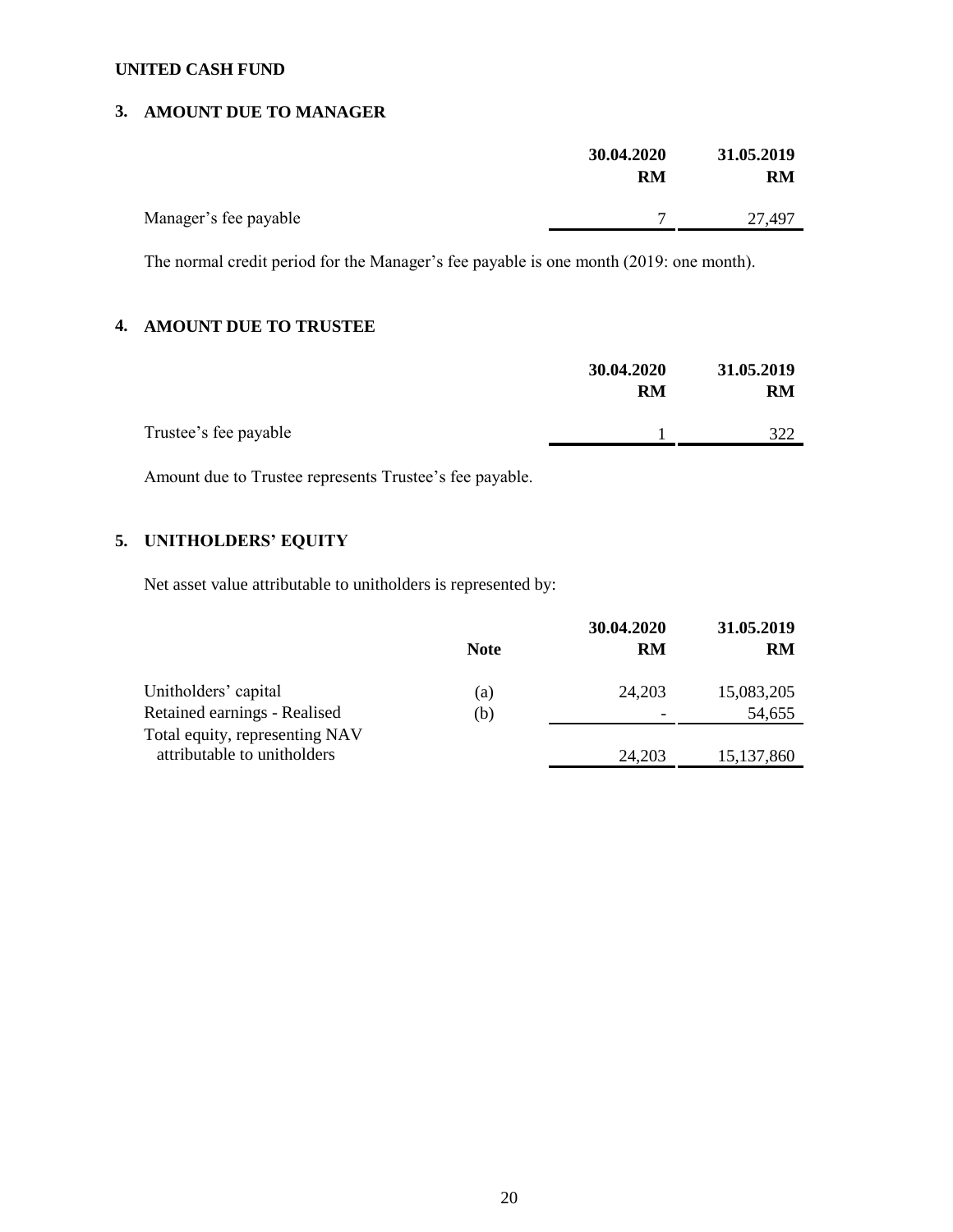# **5. UNITHOLDERS' EQUITY (CONTINUED)**

# **(a) UNITHOLDERS' CAPITAL/UNITS IN CIRCULATION**

|                                                    | 30.04.2020     |                | 31.05.2019    |                                     |
|----------------------------------------------------|----------------|----------------|---------------|-------------------------------------|
|                                                    | <b>Units</b>   | <b>RM</b>      | <b>Units</b>  | <b>RM</b>                           |
| At the beginning<br>of the financial               |                |                |               |                                     |
| period/year                                        | 15,085,888     | 15,083,205     | 1,855,037,742 | 1,854,697,415                       |
| Creation of units<br>during the financial          |                |                |               |                                     |
| period/year                                        |                |                | 1,721,815,437 | 1,740,963,318                       |
| Reinvestment for<br>the financial                  |                |                |               |                                     |
| period/year                                        | 111,171        | 111,378        | 37,468,960    | 37,847,354                          |
| Cancellation of units<br>during the financial      |                |                |               |                                     |
| period/year                                        | (15, 172, 537) | (15, 194, 873) |               | $(3,599,236,251)$ $(3,641,986,582)$ |
| <b>Distributions</b>                               |                |                |               |                                     |
| equalisation                                       |                | 24,790         |               | 23,561,700                          |
| Transferred from realised<br>reserve as at date of |                |                |               |                                     |
| termination                                        |                | (297)          |               |                                     |
| At the end of the                                  |                |                |               |                                     |
| financial                                          |                |                |               |                                     |
| period/year                                        | 24,522         | 24,203         | 15,085,888    | 15,083,205                          |

The Manager and parties related to the Manager did not hold any units in the Fund as at 30 April 2020 (31.05.2019: Nil)

# **(b) RETAINED EARNINGS - REALISED**

|                                                      | 30.04.2020<br><b>RM</b> | 31.05.2019<br><b>RM</b> |
|------------------------------------------------------|-------------------------|-------------------------|
| At the beginning of the financial period/year        | 54,655                  | 17,349,877              |
| Total comprehensive income for the financial         |                         |                         |
| period/year                                          | 81,216                  | 44,113,832              |
| Distributions for the financial period/year          | (111, 378)              | (37, 847, 354)          |
| Distributions equalisation                           | (24,790)                | (23,561,700)            |
| Accumulated loss transferred to unitholder's capital | 297                     |                         |
| At the end of the financial period/year              |                         | 54,655                  |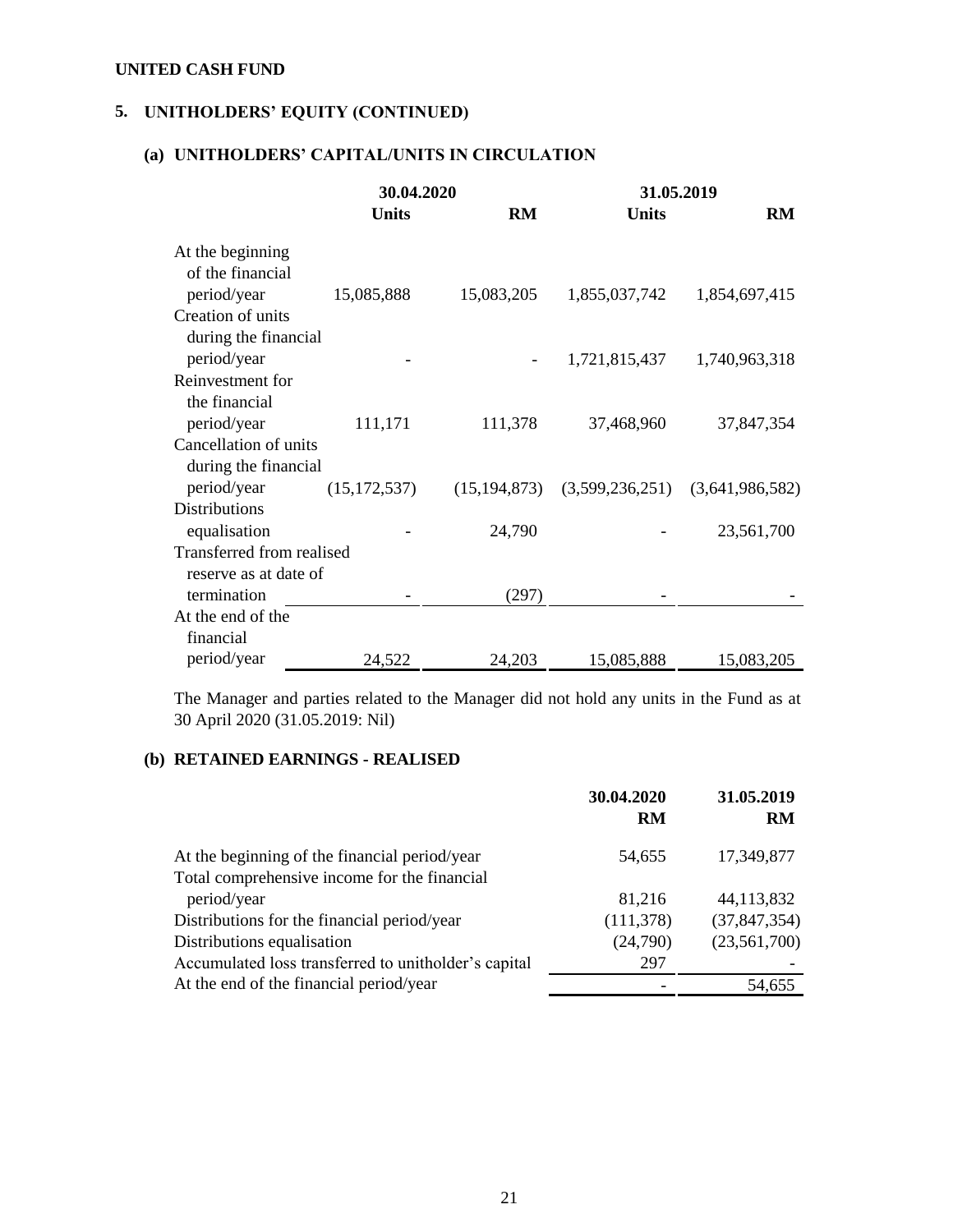## **6. MANAGER'S FEE**

Schedule 7 of the Deed provides that the Manager shall be entitled to a fee at a rate agreed between the Manager and the Trustee which the rate shall not exceed 0.60% (2019: 0.60%) per annum of the net asset value of the Fund, calculated on a daily basis.

The management fee provided in the financial statements is 0.33% (2019: 0.33%) per annum based on the net asset value of the Fund, calculated on a daily basis for the financial period.

## **7. TRUSTEE'S FEE**

Schedule 8 of the Deed provides that the Trustee shall be entitled to a fee at a rate agreed between the Manager and the Trustee which the rate shall not exceed 0.045% (2019: 0.045%) per annum of the net asset value of the Fund, calculated on a daily basis; subject to a minimum fee of RM22,500 (2019: RM22,500) per annum.

The Trustee's fee provided in the financial statements is 0.025% per annum based on the net asset value of the Fund below RM500,000,000, 0.0175% per annum based on the net asset value of the Fund below RM1,500,000,000, 0.015% per annum based on the net asset value of the Fund below RM2,000,000,000 and 0.01% per annum based on the net asset value of the Fund above RM2,000,000,000, calculated on a daily basis for the financial period.

### **8. INCOME TAX EXPENSE**

Income from deposit placements is exempted from tax in accordance with Schedule 6, Paragraph 35A of the Income Tax Act, 1967 ("ITA"), subject to certain exclusions. Pursuant to Section 61(1)(b) of the ITA, 1967, gains from realisation of investment will not be treated as income of the Fund and hence are not subject to income tax. With the notification on the Budget 2019 announcement, the tax status of the Fund has been changed from tax exempt to taxable. Therefore, the tax exemption given to wholesale money market fund on the interest income received from licensed banks, Islamic banks and development financial institutions has been ceased and the interest under paragraph 35A of Schedule 6 of ITA 1967 for the Fund from 1 June 2019 to 30 April 2020 is subject to tax.

A reconciliation of income tax expense applicable to net income before taxation at the statutory income tax rate to income tax expense at the effective income tax rate of the Fund is as follows: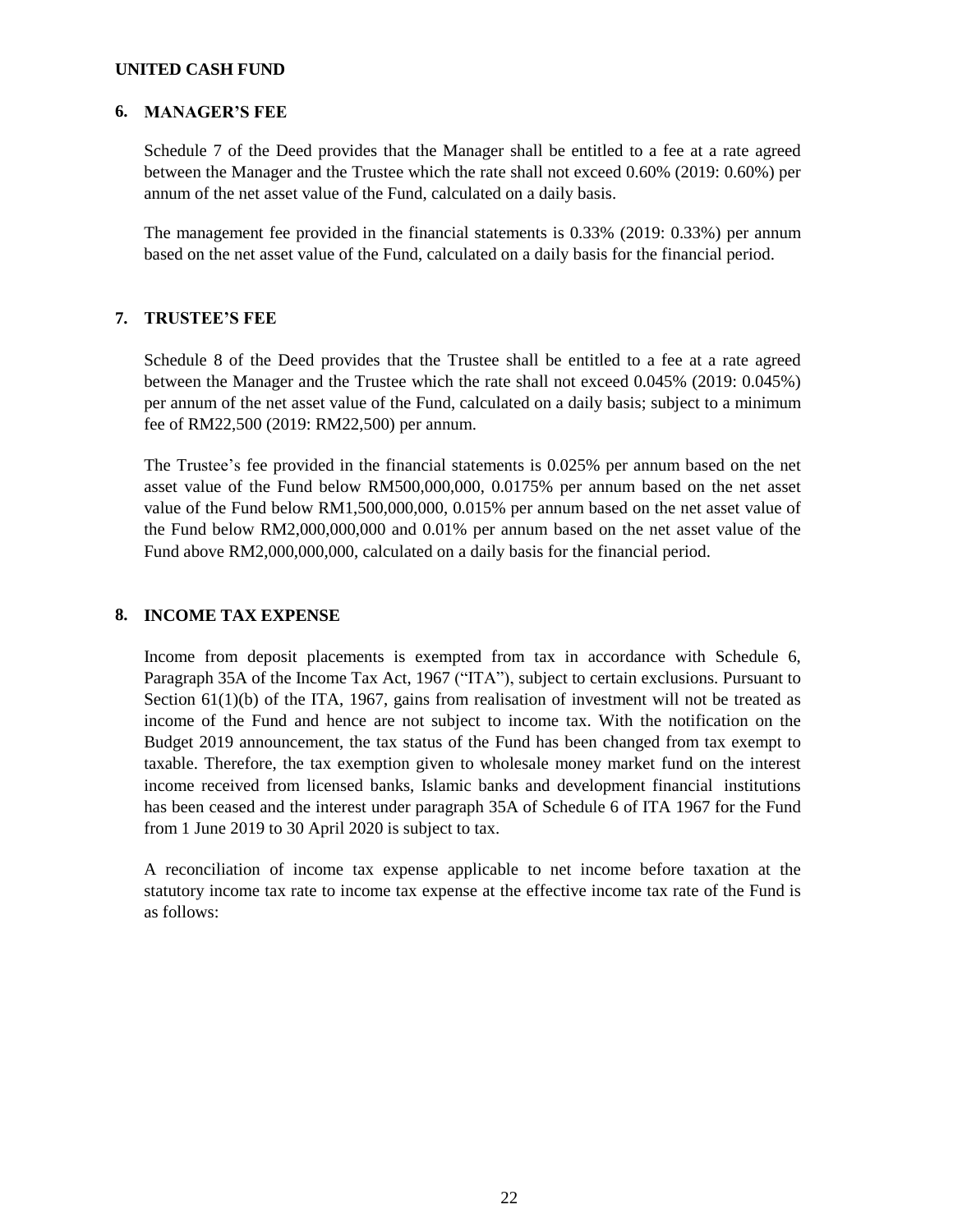# **8. INCOME TAX EXPENSE (CONTINUED)**

|                                                                            | 30.04.2020<br><b>RM</b> | 31.05.2019<br><b>RM</b> |
|----------------------------------------------------------------------------|-------------------------|-------------------------|
| Net income before taxation                                                 | 115,394                 | 44,113,832              |
| Taxation at Malaysian statutory rate of 24% (2019: 24%)<br>Tax effects of: | 27,695                  | 10,587,320              |
| Income not subject to tax                                                  |                         | (11,743,318)            |
| Restriction on tax deductible expenses for funds                           | 1,528                   | 1,051,664               |
| Expenses not deductible for tax purposes                                   | 4,955                   | 104,334                 |
| Tax expense for the financial period/year                                  | 34,178                  |                         |

## **9. DISTRIBUTIONS**

Final distributions to unitholders is derived from the following sources:

|                                         | 30.04.2020 | 31.05.2019  |
|-----------------------------------------|------------|-------------|
|                                         | <b>RM</b>  | <b>RM</b>   |
| Interest income                         | 124,299    | 25,314,137  |
| Previous financial year's realised gain | 54,654     | 17,349,877  |
|                                         | 178,953    | 42,664,014  |
| Less:                                   |            |             |
| Expenses                                | (33,397)   | (4,816,660) |
| Tax                                     | (34, 178)  |             |
| Net distributable amount                | 111,378    | 37,847,354  |

Included in the above distributions was an amount of RM54,654 (2019: RM17,349,877) made from previous financial year's realised gain.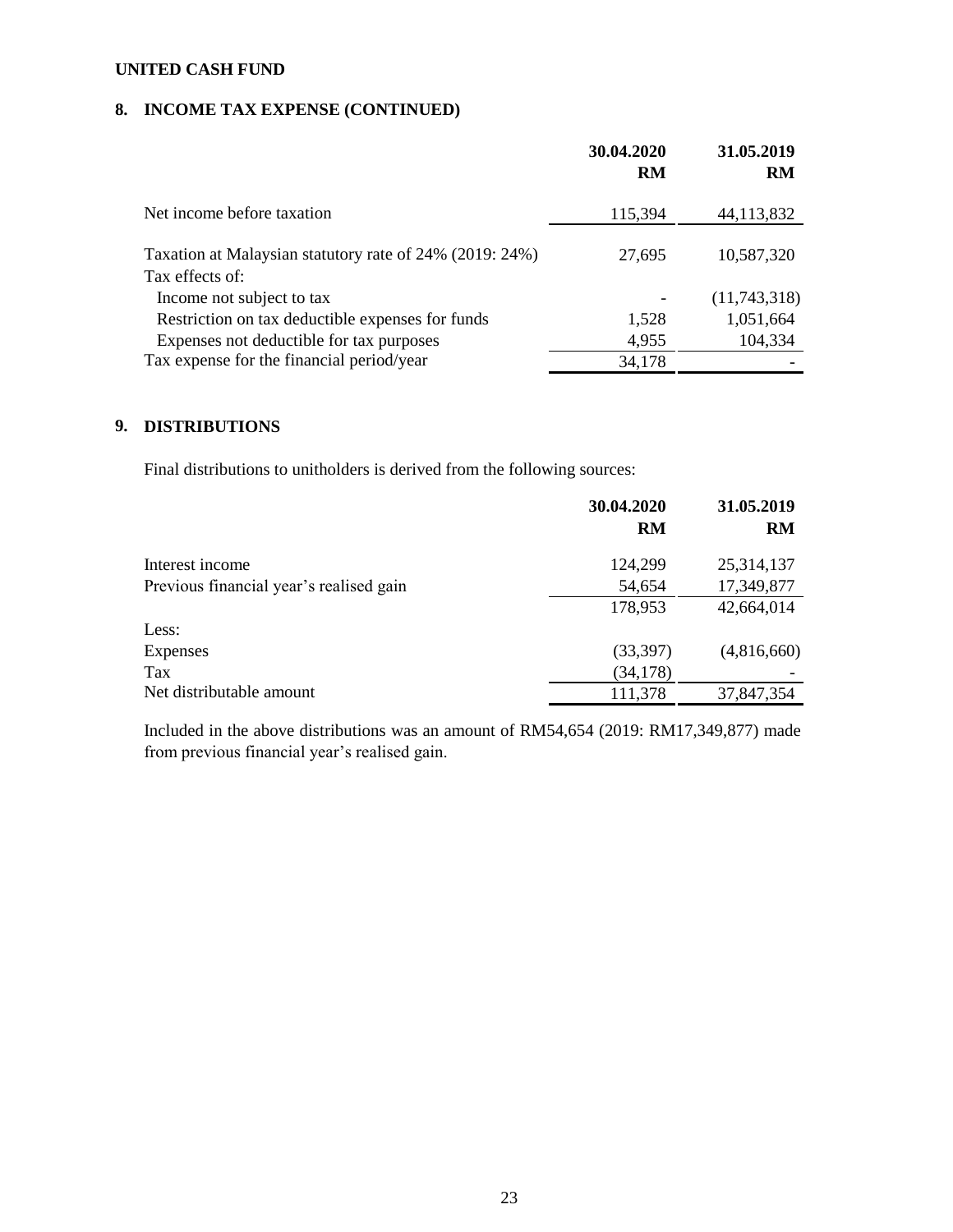# **9. DISTRIBUTIONS**

Details of distributions to unitholders during the financial period/year are as follows:

## **Financial period ended 30 April 2020**

| <b>Distributions</b><br><b>Ex-date</b> | <b>Reinvestments</b><br>settlement date | <b>Distributions</b><br>per unit<br><b>RM</b> | <b>Total</b><br>distributions<br><b>RM</b> |
|----------------------------------------|-----------------------------------------|-----------------------------------------------|--------------------------------------------|
| 25 June 2019                           | 26 June 2019                            | 0.0027                                        | 39,988                                     |
| 25 July 2019                           | 26 July 2019                            | 0.0015                                        | 22,274                                     |
| 22 August 2019                         | 23 August 2019                          | 0.0015                                        | 22,307                                     |
|                                        | 26 September 2019 27 September 2019     | 0.0018                                        | 26,809                                     |
|                                        |                                         | 0.0075                                        | 111,379                                    |

## **Financial year ended 31 May 2019**

| <b>Distributions</b> | <b>Reinvestments</b> | <b>Distributions</b> | <b>Total</b>  |
|----------------------|----------------------|----------------------|---------------|
| <b>Ex-date</b>       | settlement date      | per unit             | distributions |
|                      |                      | <b>RM</b>            | <b>RM</b>     |
| 25 June 2018         | 26 June 2018         | 0.0026               | 5,187,955     |
| 25 July 2018         | 26 July 2018         | 0.0026               | 5,196,415     |
| 23 August 2018       | 24 August 2018       | 0.0026               | 5,629,306     |
| 25 September 2018    | 26 September 2018    | 0.0026               | 5,996,060     |
| 25 October 2018      | 26 October 2018      | 0.0026               | 6,499,043     |
| 22 November 2018     | 23 November 2018     | 0.0026               | 6,844,829     |
| 26 December 2018     | 27 December 2018     | 0.0013               | 1,169,274     |
| 24 January 2019      | 25 January 2019      | 0.0033               | 507,374       |
| 25 February 2019     | 26 February 2019     | 0.0033               | 490,664       |
| 25 March 2019        | 26 March 2019        | 0.0033               | 211,014       |
| 25 April 2019        | 26 April 2019        | 0.0033               | 65,752        |
| 23 May 2019          | 24 May 2019          | 0.0033               | 49,669        |
|                      |                      | 0.0334               | 37,847,354    |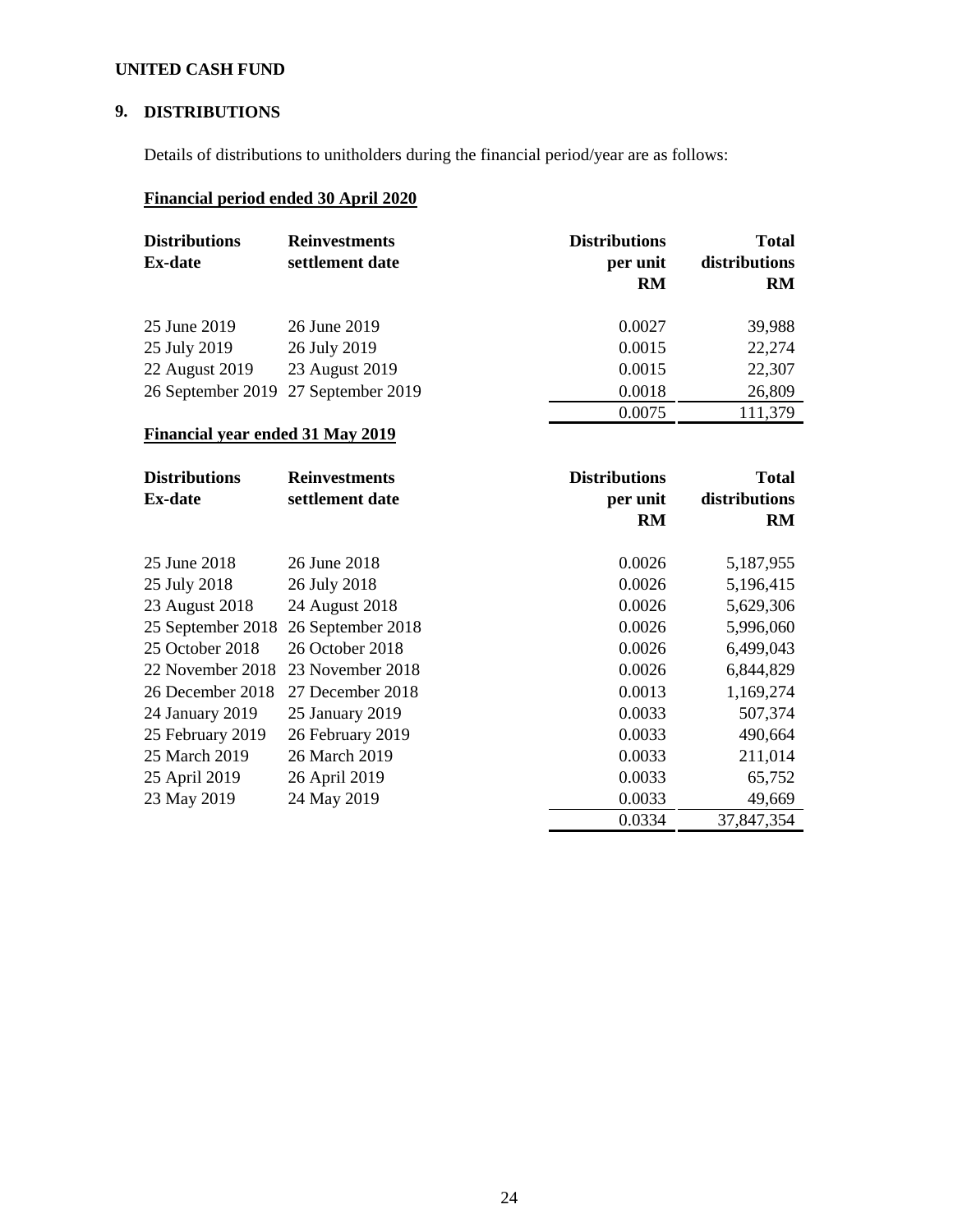### **10. TRANSACTIONS WITH A RELATED FINANCIAL INSTITUTION**

Details of transactions with a related financial institution for the financial period from 1 June 2019 to 30 April 2020 (date of termination) are as follows:

|                                      |                 | <b>Percentage</b> |
|--------------------------------------|-----------------|-------------------|
|                                      | <b>Value of</b> | of Total          |
| <b>Financial institution</b>         | <b>Trade</b>    | <b>Trade</b>      |
|                                      | <b>RM</b>       | $\frac{1}{2}$     |
| United Overseas Bank (Malaysia) Bhd* | 413,644,732     | 100.00            |

\*A financial institution related to the Manager.

The Directors of the Manager are of the opinion that any transactions with related parties have been entered into in the normal course of business and have been established on terms and conditions that are not materially different from that obtainable in transactions with unrelated parties. These dealings with related parties have been transacted at arm's length basis.

## **11. MANAGEMENT EXPENSE RATIO ("MER")**

|                  | 01.06.2019<br>to 30.04.2020<br>$\frac{6}{9}$ | 01.06.2018<br>to 31.05.2019<br>$\frac{6}{9}$ |
|------------------|----------------------------------------------|----------------------------------------------|
|                  |                                              |                                              |
|                  |                                              |                                              |
| Manager's fee    | 0.30                                         | 0.32                                         |
| Trustee's fee    | 0.03                                         | 0.01                                         |
| Other expenses   | 0.28                                         | 0.02                                         |
| <b>Total MER</b> | 0.61                                         | 0.35                                         |

The MER of the Fund is the ratio of the sum of fees and expenses incurred by the Fund to the average NAV of the Fund calculated on a daily basis.

### **12. PORTFOLIO TURNOVER RATIO ("PTR")**

|             | 01.06.2019<br>to 30.04.2020 | 01.06.2018<br>to 31.05.2019 |
|-------------|-----------------------------|-----------------------------|
| PTR (times) | 55.01                       | 3.77                        |

The PTR of the Fund is the ratio of average acquisitions and disposals of the Fund for the financial year to the average NAV of the Fund calculated on a daily basis.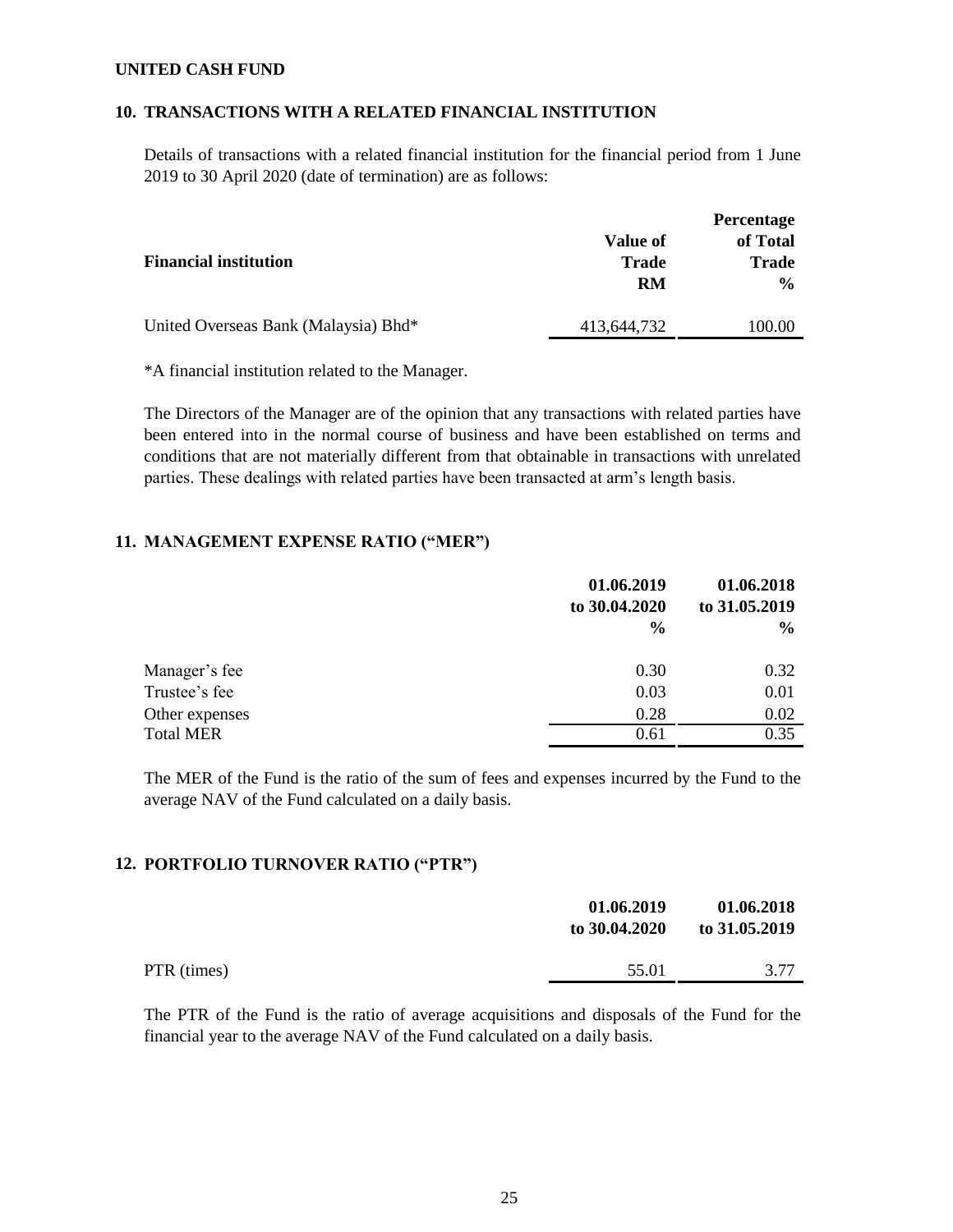## **13. FINANCIAL INSTRUMENTS**

## **(a) Classification of financial instruments**

The Fund's financial assets and financial liabilities are measured on an ongoing basis based on their respective classification. The significant accounting policies in Note 2.3 describe how the classes of financial instruments are measured and how income and expenses are recognised:

- (i) the Fund's financial assets, comprising interest receivables and cash at bank, are classified as financial assets which are measured at amortised cost;
- (ii) the Fund's financial liability, comprising amount due to Manager and amount due to Trustee, are classified as other financial liabilities which are measured at amortised cost.

|                                    | <b>Financial</b><br>assets at<br>at amortised | <b>Financial</b><br>liabilities at<br>amortised |              |
|------------------------------------|-----------------------------------------------|-------------------------------------------------|--------------|
|                                    | cost                                          | cost                                            | <b>Total</b> |
| 30.04.2020                         | RM                                            | <b>RM</b>                                       | <b>RM</b>    |
| <b>Assets</b>                      |                                               |                                                 |              |
| Cash at bank                       | 119,460                                       |                                                 | 119,460      |
| <b>Total financial assets</b>      | 119,460                                       |                                                 | 119,460      |
| <b>Liabilities</b>                 |                                               |                                                 |              |
| Amount due to Manager              |                                               | 7                                               |              |
| Amount due to Trustee              |                                               | 1                                               |              |
| <b>Total financial liabilities</b> |                                               | 8                                               | 8            |
| 31.05.2019                         |                                               |                                                 |              |
| <b>Assets</b>                      |                                               |                                                 |              |
| Interest receivables               | 40,132                                        |                                                 | 40,132       |
| Cash at bank                       | 15,168,471                                    |                                                 | 15,168,471   |
| <b>Total financial assets</b>      | 15,208,603                                    |                                                 | 15,208,603   |
| <b>Liability</b>                   |                                               |                                                 |              |
| Amount due to Manager              |                                               | 27,497                                          | 27,497       |
| Amount due to Trustee              |                                               | 322                                             | 322          |
| Total financial liability          |                                               | 27,819                                          | 27,819       |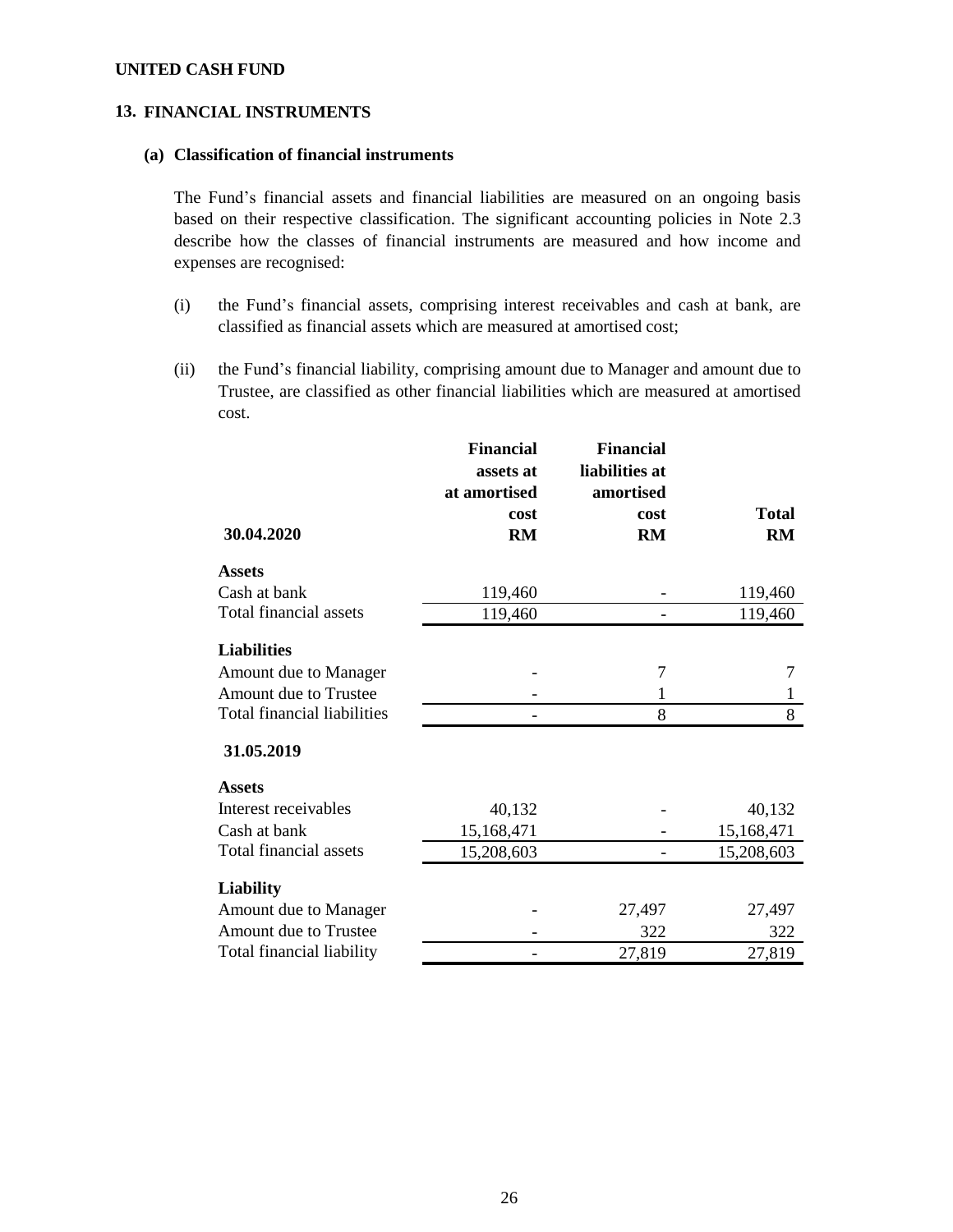## **13. FINANCIAL INSTRUMENTS (CONTINUED)**

## **(b) Financial instruments that are not carried at fair value and whose carrying amounts are reasonable approximations of fair value**

The following are classes of financial instruments that are not carried at fair value and whose carrying amounts are reasonable approximation of fair value due to their short period to maturity or short credit period:

- Cash at bank
- Amount due to Manager
- Amount due to Trustee

There were no financial instruments which are not carried at fair values and whose carrying amounts are not reasonable approximation of their respective fair values.

## **14. FINANCIAL RISK MANAGEMENT OBJECTIVES AND POLICIES**

The Fund is exposed to a variety of risks including credit risk, liquidity risk and interest rate risk. Whilst these are the most important types of financial risks inherent in each type of financial instrument, the Manager and the Trustee would like to highlight that this list does not purport to constitute an exhaustive list of all the risks inherent in an investment in the Fund.

The Fund's overall risk management programme seeks to minimise potential adverse effects on the Fund's financial performance. Specific guidelines on exposures to individual securities and certain industries are in place for the Fund at any time as part of the overall financial risk management to reduce the Fund's risk exposures.

## **(a) Credit risk**

## Credit concentration

Credit concentration risk is associated with the number of underlying investments or financial institutions which a fund invests in or places deposits with. For example a Fund which invests its assets in a single underlying instrument or with a single institution is more risky compared to a Fund with two or more underlying investments or institutions. This is because if the single issuer/financial institution defaults, it would have a significant impact to that Fund.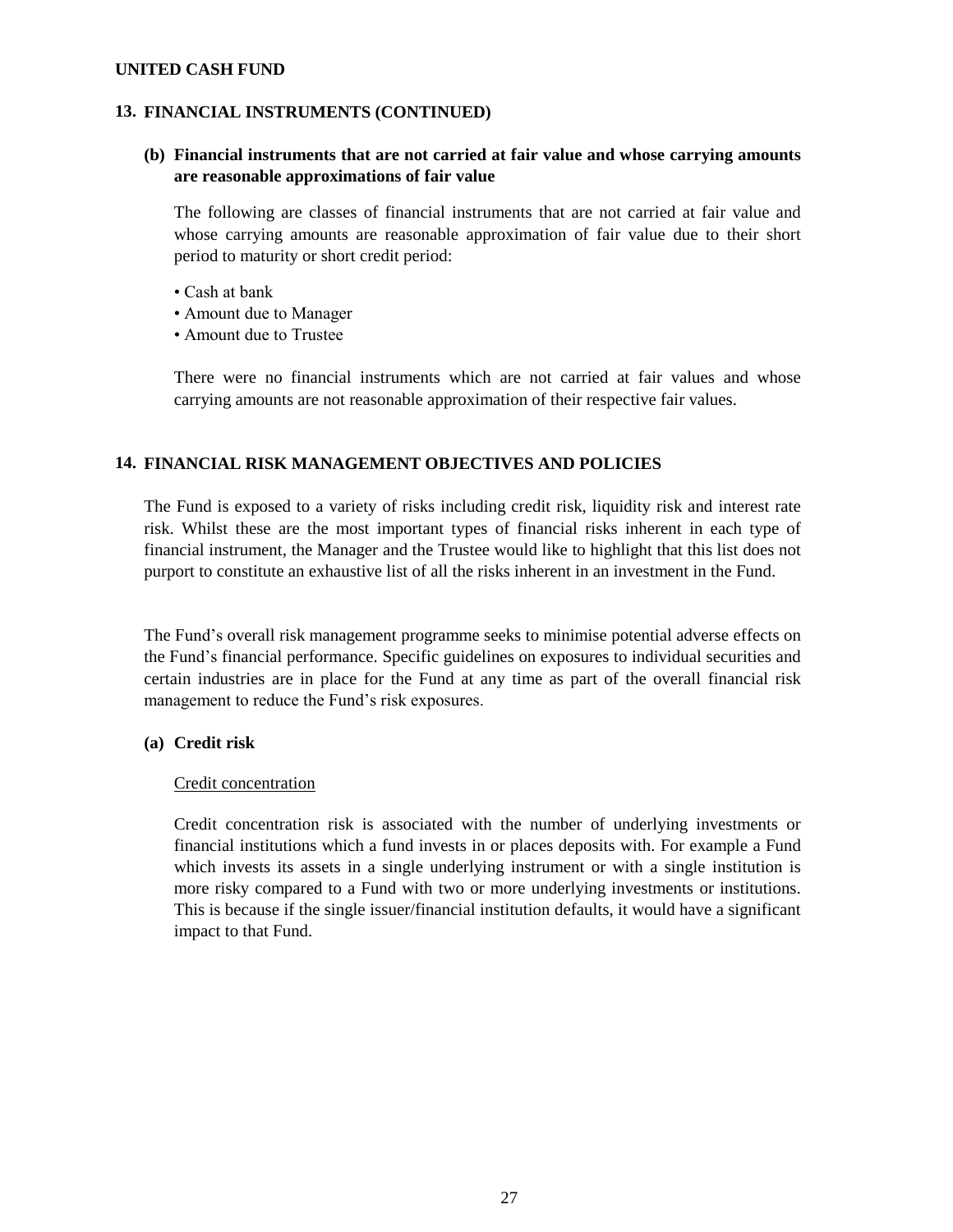### **14. FINANCIAL RISK MANAGEMENT OBJECTIVES AND POLICIES**

### **(a) Credit risk (continued)**

#### Credit concentration (continued)

The Fund's Deed provides that it only invests in Malaysian Ringgit deposits with United Overseas Bank (Malaysia) Bhd ("UOBM"). This represents a credit concentration risk for the Fund.

At the reporting date, the Fund's maximum exposure to credit risk is represented by the carrying amount of each class of financial assets recognised in the statement of financial position.

#### Credit default

This refers to the creditworthiness of the financial institutions and its expected ability to make timely payment of interest and principal. Default happens when the financial institutions are not able to make timely payments of interest and/or principal. This may cause the Fund's assets to be written down, resulting in the loss of capital and/or income.

The credit rating of UOBM as at the reporting date is AAA (2019: AAA) as rated by the Rating Agency of Malaysia. The Manager will continuously monitor the creditworthiness of UOBM. Should the credit rating of UOBM fall below AA3, the Manager will have the sole discretion to terminate the Fund.

The following table analyses the Fund's cash and deposits by rating categories:

|                      |            | As a $%$ of | As a $%$ of |
|----------------------|------------|-------------|-------------|
|                      | <b>RM</b>  | deposit     | <b>NAV</b>  |
| 30.04.2020           |            |             |             |
| <b>Credit rating</b> |            |             |             |
| <b>AAA</b>           | 119,460    | 100.00      | 493.58      |
| 31.05.2019           |            |             |             |
| <b>Credit rating</b> |            |             |             |
| AAA                  | 15,208,603 | 100.00      | 100.47      |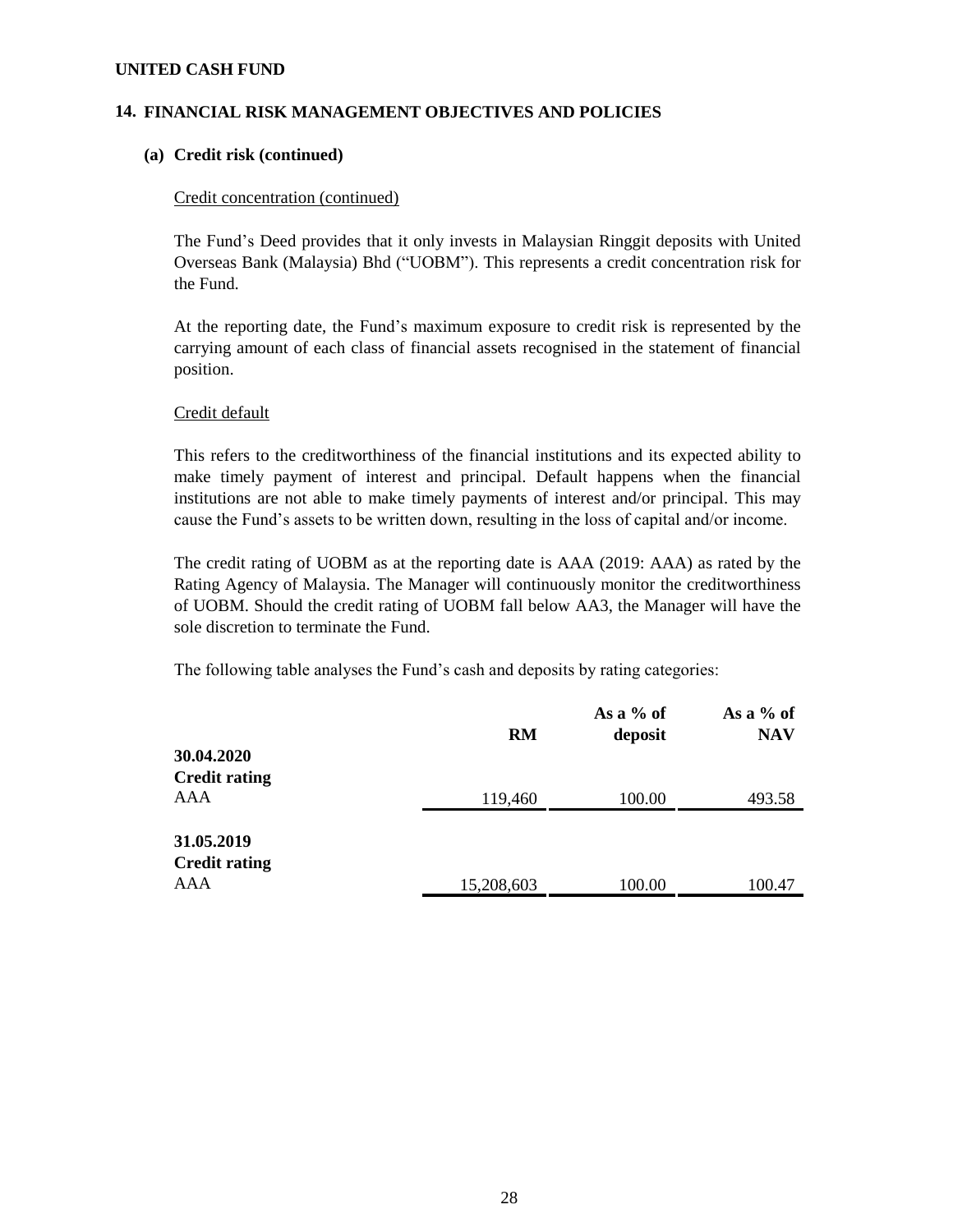### **14. FINANCIAL RISK MANAGEMENT OBJECTIVES AND POLICIES (CONTINUED)**

### **(b) Liquidity risk**

This is the risk that the Fund will have insufficient cash to meet redemptions by unitholders. The Fund is exposed to cash redemptions of its units on a regular basis. Units sold to unitholders by the Manager are redeemable at the unitholders' option based on the Fund's NAV per unit at the time of redemption calculated in accordance with the Fund's Deed. The Manager monitors the Fund's liquidity position on a daily basis.

Where necessary, the Manager can withdraw its deposits ahead of the contractual maturity dates to meet its liquidity requirements.

The natures of undiscounted contractual cash flows for financial assets and financial liabilities of the Fund are:

(i) Other financial assets and financial liabilities will contractually mature less than one year from the reporting date at amounts not significantly different from that presented on the statement of financial position.

#### **(c) Interest rate risk**

The Fund's placement in deposits will also be affected by interest rate changes. Deposits that have placed with financial institutions would not be able to enjoy the additional returns in the event of rising interest rates. The risk is also evident during periods of falling interest rates where the Funds' investments may have to be reinvested in deposits with lower interest rates after its maturity.

## **15. CAPITAL MANAGEMENT**

The capital of the Fund can vary depending on the demand for redemptions and subscriptions to the Fund. The Fund's units in issue at the end of the financial period are disclosed in Note 5(a).

No changes were made to the Fund's objectives, policies or processes during the current financial period and previous financial years.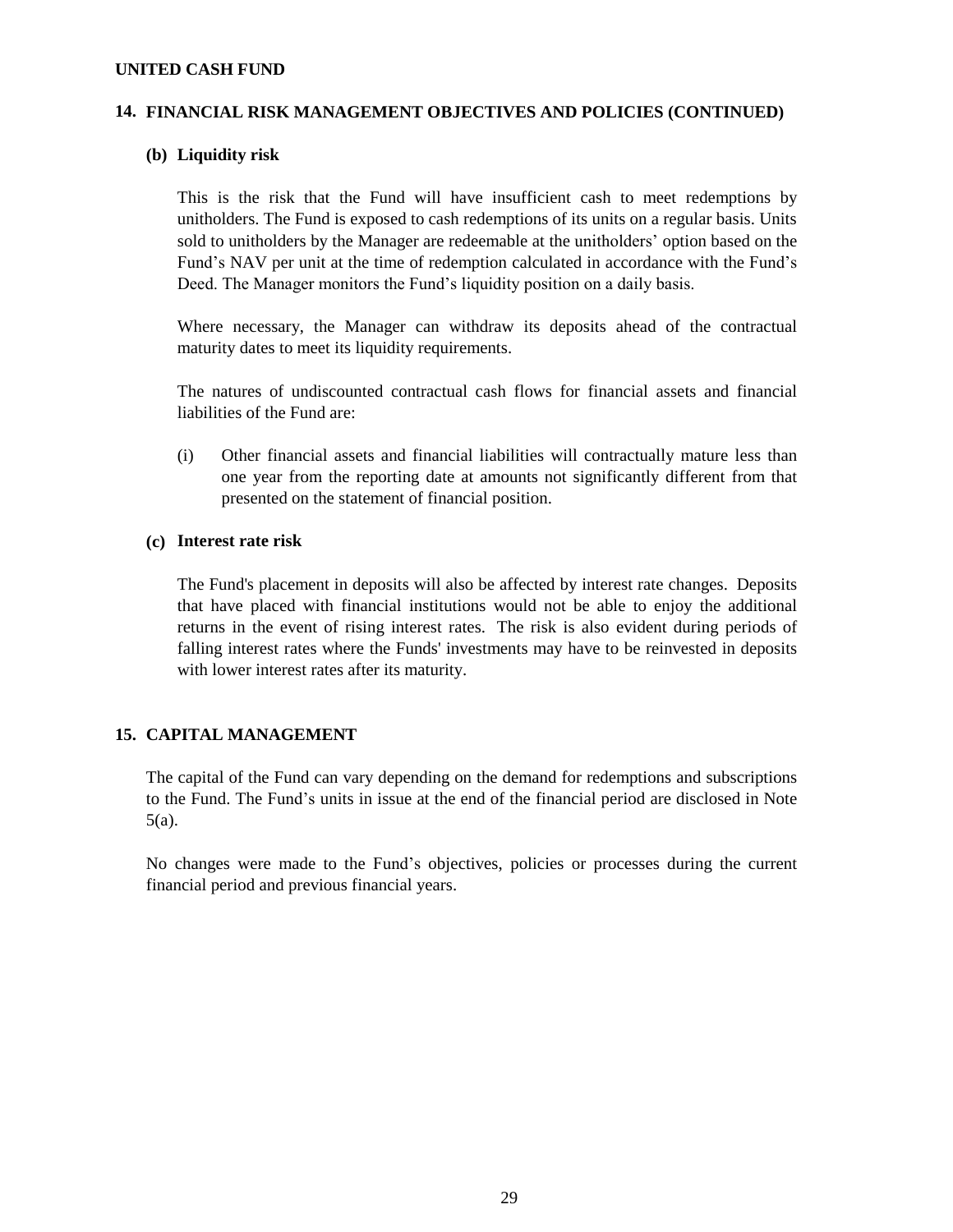# **CORPORATE INFORMATION**

| <b>Fund Manager</b>          | <b>UOB</b> Asset Management (Malaysia) Berhad<br>199101009166 (219478-X) |  |
|------------------------------|--------------------------------------------------------------------------|--|
| <b>Registered &amp;</b>      | Level 22 Vista Tower                                                     |  |
| <b>Principal Office</b>      | The Intermark                                                            |  |
|                              | 348 Jalan Tun Razak                                                      |  |
|                              | 50400 Kuala Lumpur                                                       |  |
|                              | Tel: 03-2732 1181  Fax: 03-2164 8188                                     |  |
|                              | Website: www.uobam.com.my                                                |  |
| <b>Board of Directors</b>    | Mr Wong Kim Choong                                                       |  |
|                              | Mr Thio Boon Kiat (alternate to Mr Wong Kim Choong)                      |  |
|                              | Mr Seow Lun Hoo                                                          |  |
|                              | Mr Seow Voon Ping (alternate to Mr Seow Lun Hoo)                         |  |
|                              | Mr Wong Yoke Leong                                                       |  |
|                              | Mr Lim Kheng Swee                                                        |  |
|                              | En Syed Naqiz Shahabuddin Bin Syed Abdul Jabbar                          |  |
|                              | Ms Lim Suet Ling (Executive Director & CEO)                              |  |
| <b>Trustee</b>               | Deutsche Trustees Malaysia Berhad                                        |  |
|                              | 200701005591 (763590-H)                                                  |  |
| <b>Fund Valuation</b>        | Deutsche Trustees Malaysia Berhad                                        |  |
| <b>Service Provider</b>      |                                                                          |  |
| <b>Auditor of the Fund</b>   | Ernst & Young                                                            |  |
| <b>Tax Agent of the Fund</b> | Deloitte Tax Services Sdn Bhd                                            |  |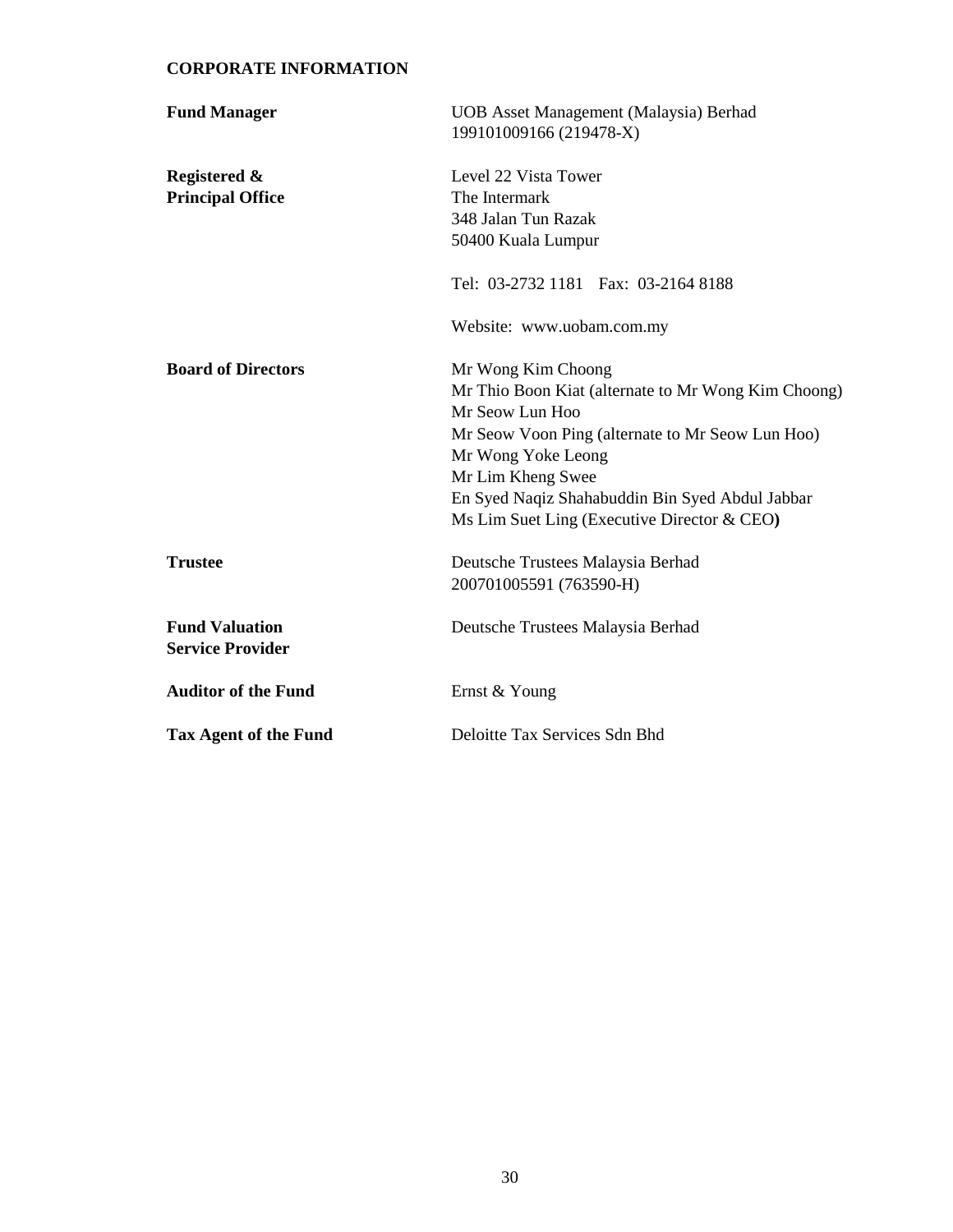**This page is intentionally left blank.**